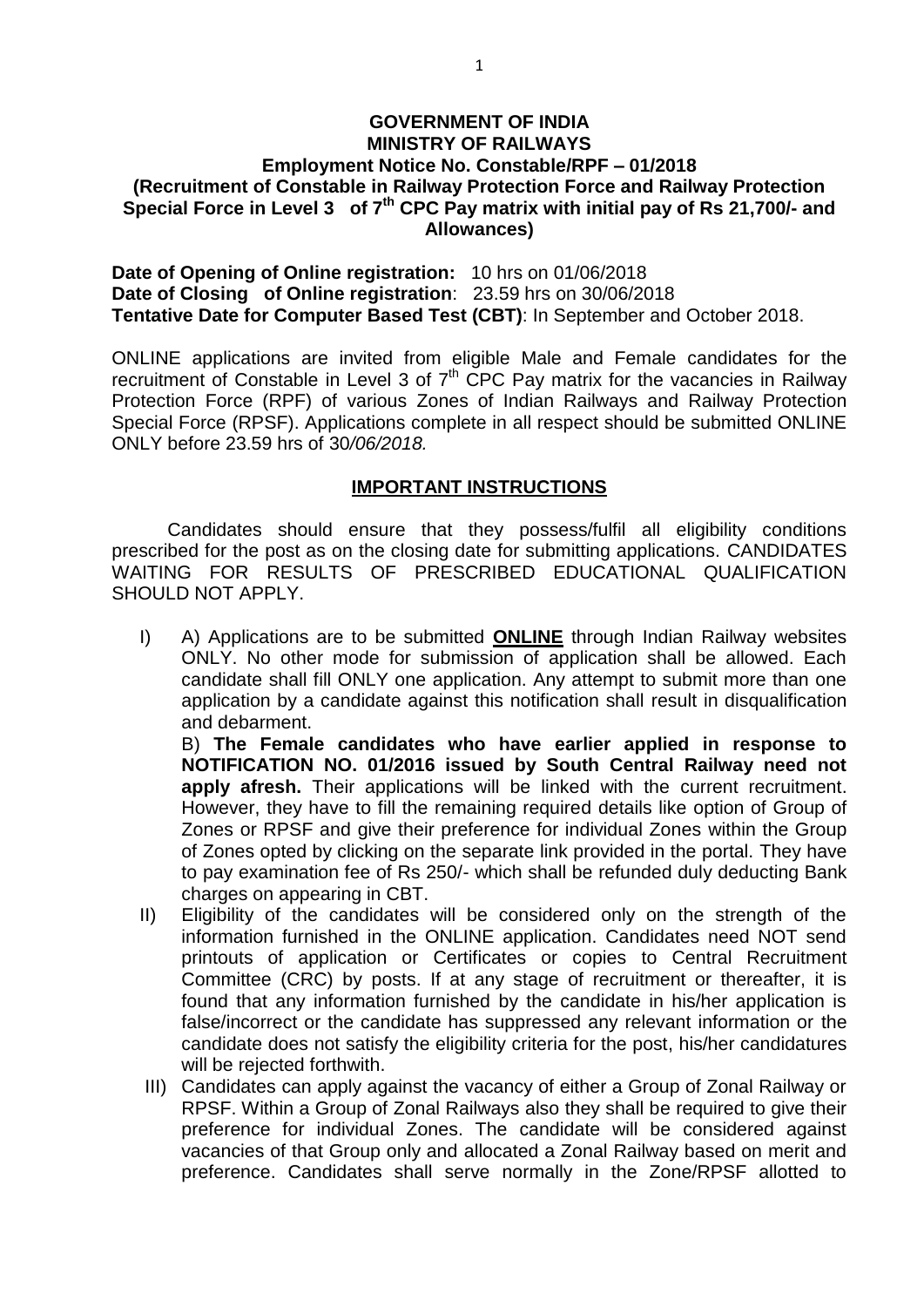him/her, if selected. However, selected candidates may be liable to serve anywhere in the country.

- IV) Those opting for RPSF will have to serve in RPSF only, till they are promoted to gazetted rank.
- V) Application to more than one Group will lead to rejection of all the application of the candidates.
- VI) Vacancies are provisional and may increase or decrease as per actual requirements and the administration reserves the right to cancel the notified vacancies at its discretion.
- VII) Candidate must ensure that they fulfil the prescribed medical standard. The candidature of candidate found medically unsuitable for the post of Constable shall be cancelled.
- VIII) Candidates applying for the post shall be advised to ensure that they fulfil all eligibility conditions prescribed for the post/examination. Admission of the candidates for the CBT for the posts notified would be on the basis of the information furnished by them in the ONLINE application. If at any stage of recruitment or thereafter, it is found that any information furnished by the candidate in his/her ONLINE application is false/incorrect or the candidate has suppressed any relevant information or the candidate otherwise does not satisfy the eligibility criteria for the post, his/her candidature will be cancelled forthwith.
- IX) **Scale of Pay**: Level 3 of  $7<sup>th</sup>$  CPC pay Matrix with initial pay of Rs. 21,700/- plus other allowances admissible at that time.
- X) **Age**: On 01.7.2018 the age of candidate shall be between 18 25 Years Refer Para 3.0(v) for age relaxations.
- XI) **Stages of exam**: There shall be online Computer Based Test (CBT) which will tentatively be held in September and October 2018. Candidates qualified and securing marks in the merit list (10 times of the category-wise vacancies notified) and in the CBT shall have to undergo Physical Efficiency Test (PET) & Physical Measurement Test (PMT) and Document Verification (DV). However, in case requisite candidates do not qualify in PET/PMT and it is assessed that vacancies in any category /Group for Male/Female/Ex-Servicemen will not be filled up, additional candidates equal to 10 times the number which are likely to remain vacant after the first round of PET/PMT may again be called from amongst the candidates who have secured minimum qualifying marks for a second round of PET/PMT. There shall be a maximum of two rounds of PET/PMT.
- XII) Electronic gadgets like mobile phones, bluetooth, pen drive, laptops, calculators, and wrist watches or any other communication devices or pen/pencils are strictly NOT allowed inside the hall. Any infringement of this instruction shall entail summary rejection besides legal action including debarment from future examinations. Therefore, candidates are advised in their own interest not to bring any of the banned items including mobile phones, etc to the venue of the examination, as arrangements for safe keeping cannot be assured.
- XIII) Candidates should have their own mobile number and valid & active personal email id which may be kept active till the final result of recruitment is declared as CRC shall send all recruitment related communications only through SMS and email till the recruitment is complete. CRC will not entertain any request for change of mobile number and e-mail at any stage.
- XIV) Before filling up of the online application, candidates are advised to thoroughly read the entire instructions and information in the employment Notice available on the websites of Indian Railways.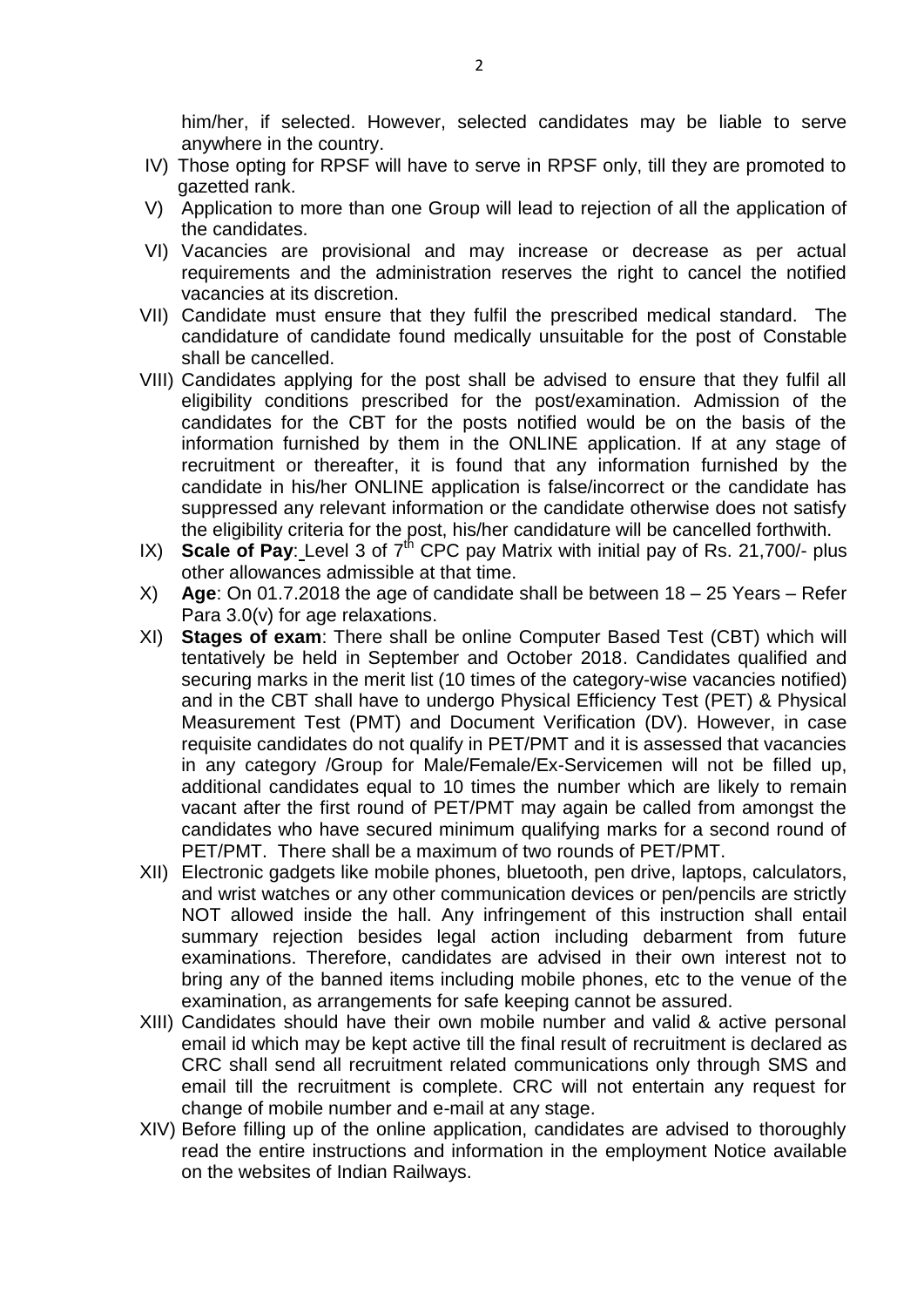- XV) Candidates are advised to visit only official websites of the Indian Railways and be cautious about fake websites and job racketeers.
- XVI) These posts have not been identified as suitable for persons with disabilities and hence the same have been exempted from the purview of sections 33 and 47 of the Persons with Disabilities [ Equal Opportunities, Protection of Rights and Full Participation] Act, 1995 by the Ministry of Social Justice and Empowerment.

### **1.0 GENERAL INSTRUCTIONS**

- 1.1 Computer Based Test (CBT) shall be held simultaneously for all Zonal Railways and RPSF.
- 1.2 Admission to all stages of recruitment process shall be purely provisional, subject to the candidates satisfying the prescribed eligibility conditions.
- 1.3 Mere issue of e-call letter to the candidates will NOT imply that their candidature has been finally accepted by the CRC.
- 1.4 CRC may reject the candidature of any applicant at any stage of recruitment process in case the candidate is found to be not fulfilling the requisite criteria and if appointed, such candidate shall be removed from service summarily.
- 1.5 Before applying for the post notified in this notification, candidate should satisfy himself/herself that he/she fulfils all the eligibility norms including age, height, chest, educational qualification, physical and medical standards. Candidate should ensure that he/she has requisite qualification from recognized University/Board /Institute as on the date of Closure for submission of the application for this Employment Notice. **Those awaiting results of the final examinations for the prescribed qualification are not eligible and hence NEED NOT apply.**
- 1.6 Candidates submitting more than one application with different particulars like name/Father's name/Category/educational qualification will be summarily rejected.
- 1.7 Candidates should enter their Name, Father's Name and Date of Birth as recorded in 10<sup>th</sup>/Matriculation certificate only. In cases of name change, candidates shall indicate their changed Name only in the ONLINE application. However, other details shall match with the Matriculation or Equivalent certificate. Date of such change (or) application for such change shall be prior to the last date of submission of ONLINE application. Gazette Notification or any other legal document as applicable for such cases shall have to be submitted at the time of Document Verification (DV).
- 1.8 In case candidate has changed his name, then gazette notification or any other legal document as applicable should be submitted at the time of document verification. Such candidates should indicate their changed name in the application. However other details should match with the Matriculation or equivalent certificate. Date of such change should be prior to the date of application.
- 1.9 Signatures of the candidates on all documents should be identical, either in English or Hindi and must be in running hand writing and not in block/capital or disjointed letters. Signatures in different style or language at the time of CBT, PET/PMT and DV etc. may result in cancellation of Candidature.
- 1.10 Signature and digital impression of both thumbs of all candidates appearing for the PET & PMT will be obtained.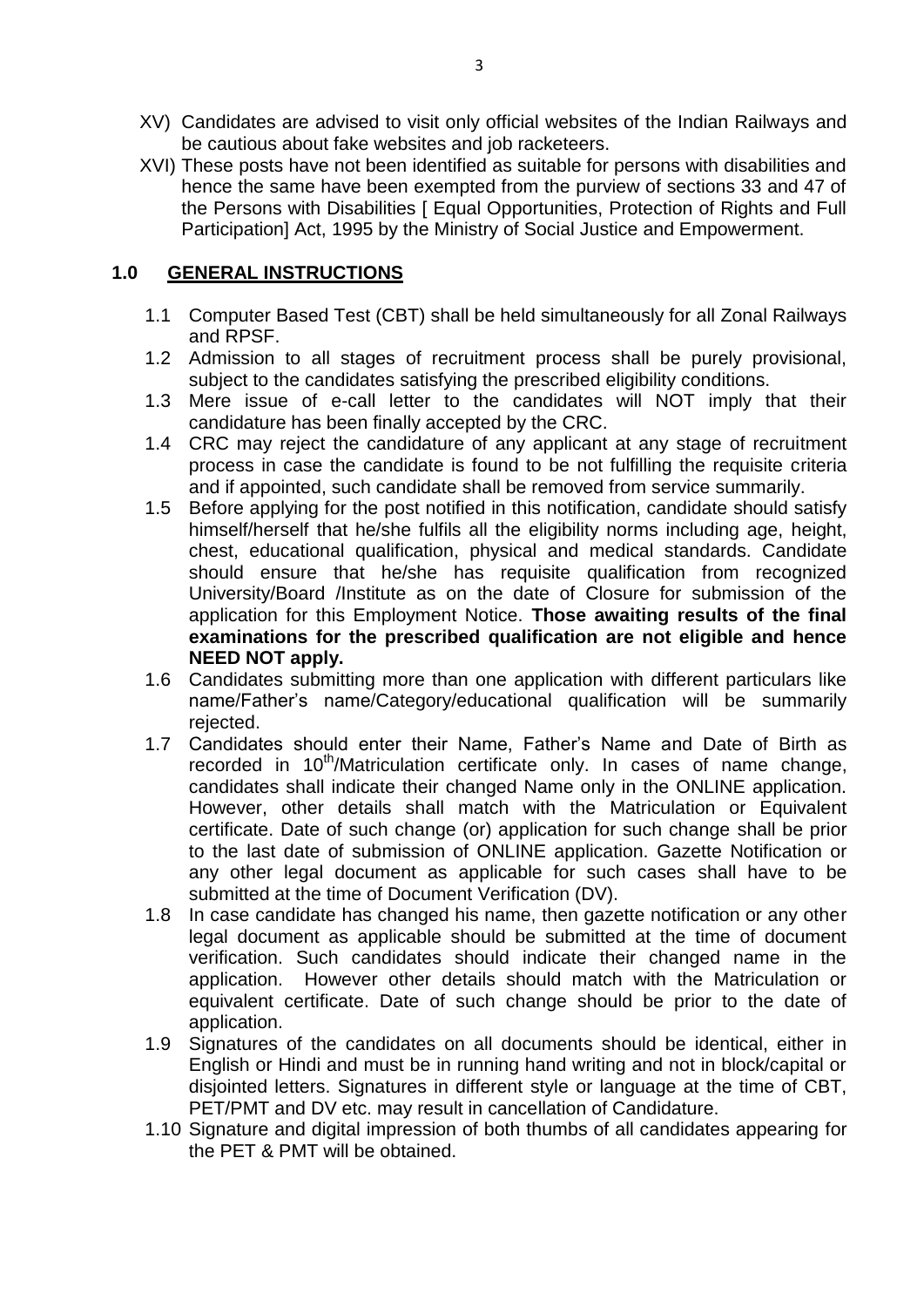- 1.11 Dates of Examinations will also be published on the official websites of Indian Railways. Thereafter, e-call letters for the CBT, PET, PMT and DV (as applicable) should be downloaded ONLY from websites of the Indian Railways. The examination centre, date and shift indicated in the call letter shall be final.
- 1.12 Vacancies indicated in the Employment Notification are provisional and may increase or decrease or even may become NIL in total or in specific communities/posts/units at a later stage depending upon the actual need of the Railway Administration. Also, additional posts if required by the railway may also be included at the later stage. CRC reserves the right to introduce additional CBT, PET, PMT, DV etc without assigning any reason. The Railway Administration also reserves the right to cancel the notified vacancies at its discretion and such decision will be final and binding on all. In the event of cancellation of notified vacancies, the examination fee paid by the candidates will not be refunded.
- 1.13 Application shall be filled by the candidate only in English.
- 1.14 The onus shall be upon the candidates to prove that all the information filled in/submitted by him/her in the application is true.
- 1.15 Free sleeper Class Railway Pass admissible to SC/ST candidates will be part of e-call letter when they are called for various stages of selection viz. CBT/PET/PMT/DV (as applicable) as per the details of the valid Caste certificate furnished in ONLINE application.
- 1.16 At the time of obtaining reservation and during journey, the Reservation clerk and/or Ticket Checking staff will ask for the original SC/ST category certificate for verification of genuineness of the candidate. Any attempt to misuse this travelling authority shall lead to rejection of candidature at any stage of the selection process including debarment for future recruitments.
- 1.17 CRC reserves the right to incorporate any subsequent changes/ modification/additions in the terms & conditions of recruitment under the Employment Notice as necessitated and applicable.
- 1.18 To avoid last minutes rush, candidates are advised in their own interest to submit ONLINE application much before the closing date since there may be a possibility of inability/failure to log on to the website of Indian Railways on account of heavy load on the internet or website during last days. CRC shall not accept any responsibility for the candidates not being able to submit their application within the last day on account of aforesaid reasons or any other reason.
- 1.19 Selected candidates will have to undergo initial training.

### **2.0 Vacancies**

The Groups of Zonal Railways and RPSF wise summary of vacancies for Constable is furnished below for immediate reference.

| Group | <b>Zonal Railway</b> |      | Male |     |            |              |              | Female |     |            |              |
|-------|----------------------|------|------|-----|------------|--------------|--------------|--------|-----|------------|--------------|
|       |                      | UR   | SC   | ST  | <b>OBC</b> | <b>Total</b> | UR           | SC     | ST  | <b>OBC</b> | <b>Total</b> |
| A     | SR, SWR & SCR        | 656  | 82   | 34  | 32         | 804          | $62^{\circ}$ | 114    | 54  | 138        | 927          |
| B     | CR, WR, WCR & SECR   | 329  | 42   | 18  | 51         | 440          | 388          | 92     | 45  | 187        | 712          |
| C     | ER, ECR, SER & ECoR  | 877  | 184  | 134 | 92         | 1287         | 816          | 201    | 132 | 242        | 1391         |
| D     | NR, NER, NWR & NCR   | 761  | 152  | 68  | 65         | 1046         | 646          | 141    | 75  | 144        | 1006         |
| Е     | <b>NFR</b>           | 136  | 5    | 12  | 7          | 160          | 128          | 17     | 14  | 21         | 180          |
|       | <b>RPSF</b>          | 378  | 66   | 18  | 204        | 666          | -            | -      |     |            |              |
|       | <b>Total</b>         | 3137 | 531  | 284 | 451        | 4403         | 2599         | 565    | 320 | 732        | 4216         |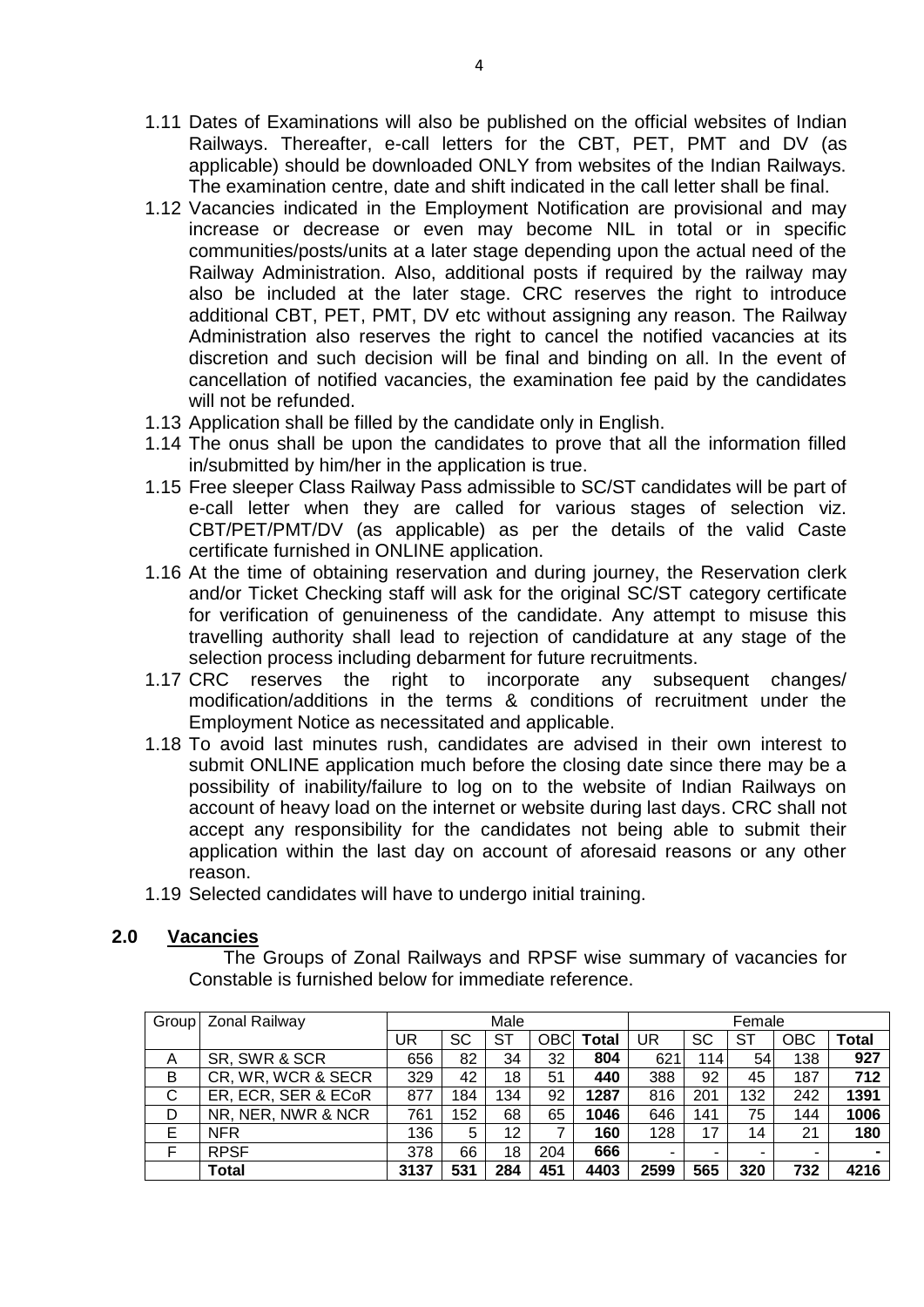**Note I:** As per Govt of India instruction, the reservation for Ex-servicemen (ESM) shall be 10% of the combined vacancies of male and female of each group of zones.

**Note II:** Since the reservation for ESM and Female are horizontal in nature, vacancies remaining unfilled for want of suitable ESM and Females during recruitment shall be filled up by the suitable Male candidate as per existing guidelines.

#### **Note III: Details of abbreviations:**

CR= Central Railway, ER=Eastern Railway, ECoR=East Coast Railway, ECR=East Central Railway, NR=Northern Railway, NCR=North Central Railway, NER=North Eastern Railway, NFR=North East Frontier Railway, NWR=North Western Railway, SR=Southern Railway, SCR=South Central Railway, SER=South Eastern Railway, SECR=South East Central Railway, SWR=South Western Railway, WR=Western Railway, WCR=West Central Railway, UR=Un Reserved (General) SC=Scheduled Caste, ST=Scheduled Tribe, OBC=Other Backward Classes, ESM=Ex. Servicemen

### **3.0 ELIGIBILITY OF CANDIDATES**

- (i) A candidate must be a citizen of India.
- (ii) A candidate in whose case a certificate of eligibility is necessary may be admitted to the examination but the offer of appointment may be given only after the necessary eligibility certificate has been issued to him by the Government of India.

### (iii) **Educational Qualification and age**:

| Category   | <b>Educational Qualification</b> |      |  | Age |     |
|------------|----------------------------------|------|--|-----|-----|
|            |                                  |      |  | Min | Max |
| Constable  | <b>SSLC/Matric</b>               | from |  | 18  | 25  |
| Executive) | recognized Board.                |      |  |     |     |

**Note**: Matriculation certificate from a recognized Board for Constable (Executive) shall only be valid. Those awaiting results of the final examination of the prescribed educational qualification **SHOULD NOT apply**.

### (iv) **Physical Measurement:**

| Category           |            | Height (in CMs) |        | Chest (in CMs) |                |  |
|--------------------|------------|-----------------|--------|----------------|----------------|--|
|                    |            |                 |        |                | Only for Male) |  |
|                    |            | Male            | Female | Unexpanded     | Expanded       |  |
| UR/OBC             |            | 165             | 157    | 80             | 85             |  |
| SC/ST              |            | 160             | 152    | 76.2           | 81.2           |  |
| For                | Garhwalis, | 163             | 155    | 80             | 85             |  |
| Gorkhas,           | Marathas,  |                 |        |                |                |  |
| Dogras,            | Kumaonese  |                 |        |                |                |  |
| and other          | Categories |                 |        |                |                |  |
| specified by Govt. |            |                 |        |                |                |  |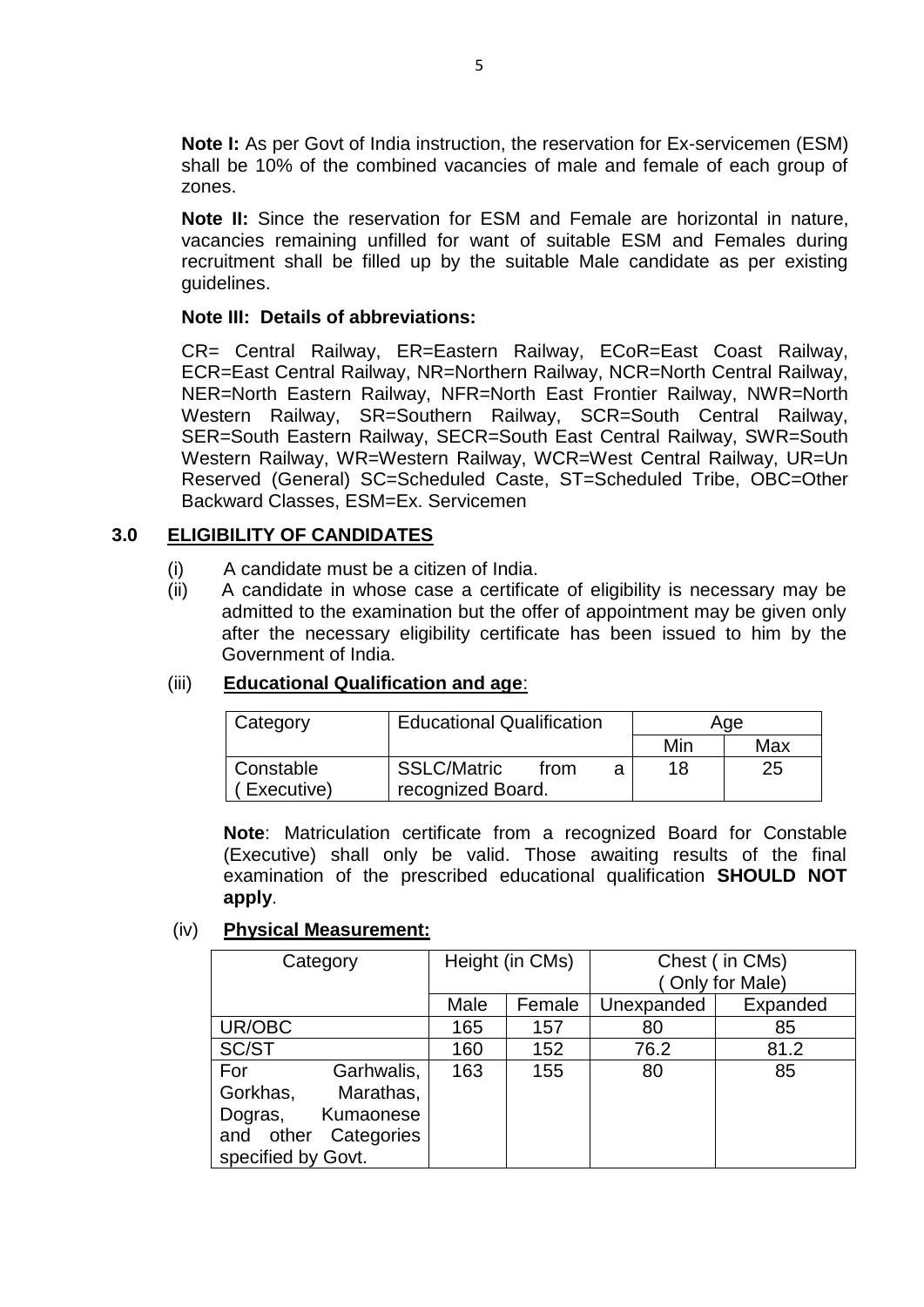(v) Date of birth mentioned in 10th/Matriculation or equivalent certificate alone shall be acceptable. The lower and upper age limit indicated in the Employment Notice will be reckoned as on 1<sup>st</sup> July 2018.

The relaxation in upper age limit/maximum upper age for the following categories/ communities in the table below is applicable subject to submission of requisite certificates:

| Srl              | Category                                         | relaxation<br>Age         |
|------------------|--------------------------------------------------|---------------------------|
| <b>No</b>        |                                                  | permissible<br>beyond     |
|                  |                                                  | upper age limit           |
| 1                | <b>SC/ST Candidates</b>                          | 5 years                   |
| $\overline{2}$   | OBC - Non Creamy Layer candidates                | 3 years                   |
| 3.               | Ex-servicemen candidates who have                | To<br>the<br>0f<br>extent |
|                  | months<br>not less<br>than<br>6<br>put in        | service rendered<br>in.   |
|                  | continuous service after attestation.            | <b>Armed Forces plus</b>  |
|                  |                                                  | $UR - 3$ years,           |
|                  |                                                  | OBC-Non-creamy            |
|                  |                                                  | Layer $-6$ years.         |
|                  |                                                  | $SC/ST - 8$ years         |
| $\overline{4}$ . | Candidates who had ordinarily been               | $UR - 5$ years            |
|                  | domiciled in the State of Jammu &                | OBC-Non-creamy            |
|                  | Kashmir during the period from 1 <sup>st</sup>   | layer - 8 years           |
|                  | January 1980 to 31 <sup>st</sup> December 1989 ( | $SC/ST - 10$ years        |
|                  | Unreserved)                                      |                           |
| 5.               | Govt.<br>Central<br>employees                    | $UR - 5$ years            |
|                  | (Unreserved) other than ex-servicemen            | OBC-Non-creamy            |
|                  | who have rendered not less than 3                | layer - 8 years           |
|                  | years of regular & continuous service            | SC/ST-10 years            |
|                  | on date of reckoning.                            |                           |
| 6.               | Widows, divorced women and women                 | $UR - 2$ years            |
|                  | judicially separated from husband but            | OBC- Non-creamy           |
|                  | remarried                                        | layer $-5$ years.         |
|                  |                                                  | $SC/ST - 7$ years         |

(vi) Date of birth of candidates should be between the dates given below: (Both dates inclusive)

| Srl<br><b>No</b> | Age<br>Group | earlier than)                  |                            | Upper limit of Date of Birth (Not   Lower limit of Date of<br>Birth (Not later than) |                          |    |
|------------------|--------------|--------------------------------|----------------------------|--------------------------------------------------------------------------------------|--------------------------|----|
|                  |              | <b>UR</b>                      | OBC-Non<br>Creamy<br>Layer | SC/ST                                                                                | For<br>category/category | al |
|                  |              | 18 to 25   02.07.93   02.07.90 |                            |                                                                                      | 02.07.88   01.07.2000    |    |

**Note**: If a candidate is eligible for relaxation of age on more than one ground, he/she would be accorded the highest of the age relaxations (not cumulative) for which he/she is eligible.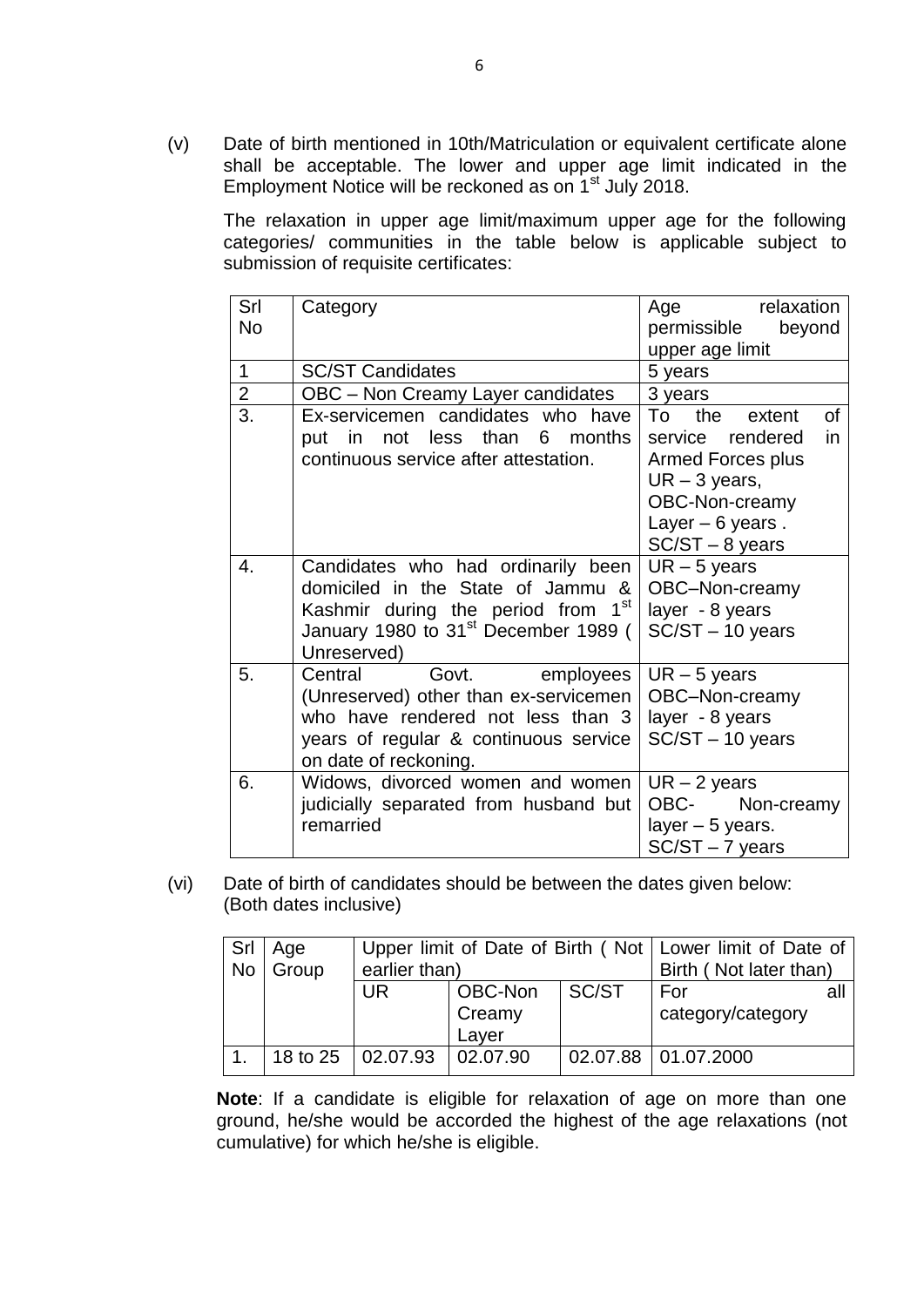#### **No age relaxation is allowed to SC/ST/OBC-Non-creamy Layer (NCL) candidates applying against unreserved vacancies. 4.0 EXAMINATION FEE**:

## Candidates applying for the post notified in this Employment Notice have to pay the prescribed fee as per their category detailed below:

| Srl<br><b>No</b> | <b>Candidates Categories</b>                                                                                                                                                                                                      | Fee       |
|------------------|-----------------------------------------------------------------------------------------------------------------------------------------------------------------------------------------------------------------------------------|-----------|
|                  | For all candidates except the fee concession categories<br>mentioned below at SI No. 2<br>* Rs. 400/- shall be refunded duly deducting bank<br>charges on appearing in CBT.                                                       | Rs. 500/- |
| $\mathcal{P}$    | SC/ST/Ex-   Rs. 250/-<br>candidates belonging<br>For<br>to to<br>serviceman/Female/Minorities/Economically<br>backward<br>class.<br>* This fee of Rs. 250/- shall be refunded duly deducting<br>bank charges on appearing in CBT. |           |

**Note**: In the event of cancellation of notified vacancies, the examination fee will not be refunded.

## 4.1 **MODE OF PAYMENT OF FEE:**

- I) ONLINE fee payment through internet baking or debit/credit cards.
- II) OFFLINE fee payment through
	- a) SBI Bank Challan payment mode in any branch of SBI.
	- b) Post office Challan Payment Mode in any branch of computerized Post Office.

The online payment will be allowed till 23.59 hrs of 02.07.2018 and offline payment will be allowed till 23.59 hrs of 05.07.2018 for candidates who register themselves till 23.59 hrs of 30.06.2018. However, registration will be confirmed only on payment of the fee.

- III) All applicable service charges shall be borne by the candidates. If the fee is paid through offline mode viz (II) a) & b) above, the receipt should be preserved. The same should be produced on demand at the time of Document Verification (DV).
- IV) Minorities include Muslims, Christians, Sikhs, Buddhists, Jains and Zoroastrians (Parsis) subject to revision/deletion/inclusion, if any, received till the closing date of notification. Minority candidates claiming waiver of examination fee will be required to furnish, at the time of DV, "Minority Category Declaration" affidavit on non-judicial stamp paper that they belong to any of the above minority communities, failing which their candidature will be rejected.
- V) Economically Backward Class ( EBC) candidates are those whose annual family income is less than Rs. 50,000/-. Such Candidates should have valid Income Certificate in the prescribed format or on the letterhead of the Issuing Authority to this effect. The certificate details should be filled in the online application and same should be submitted at the time of DV.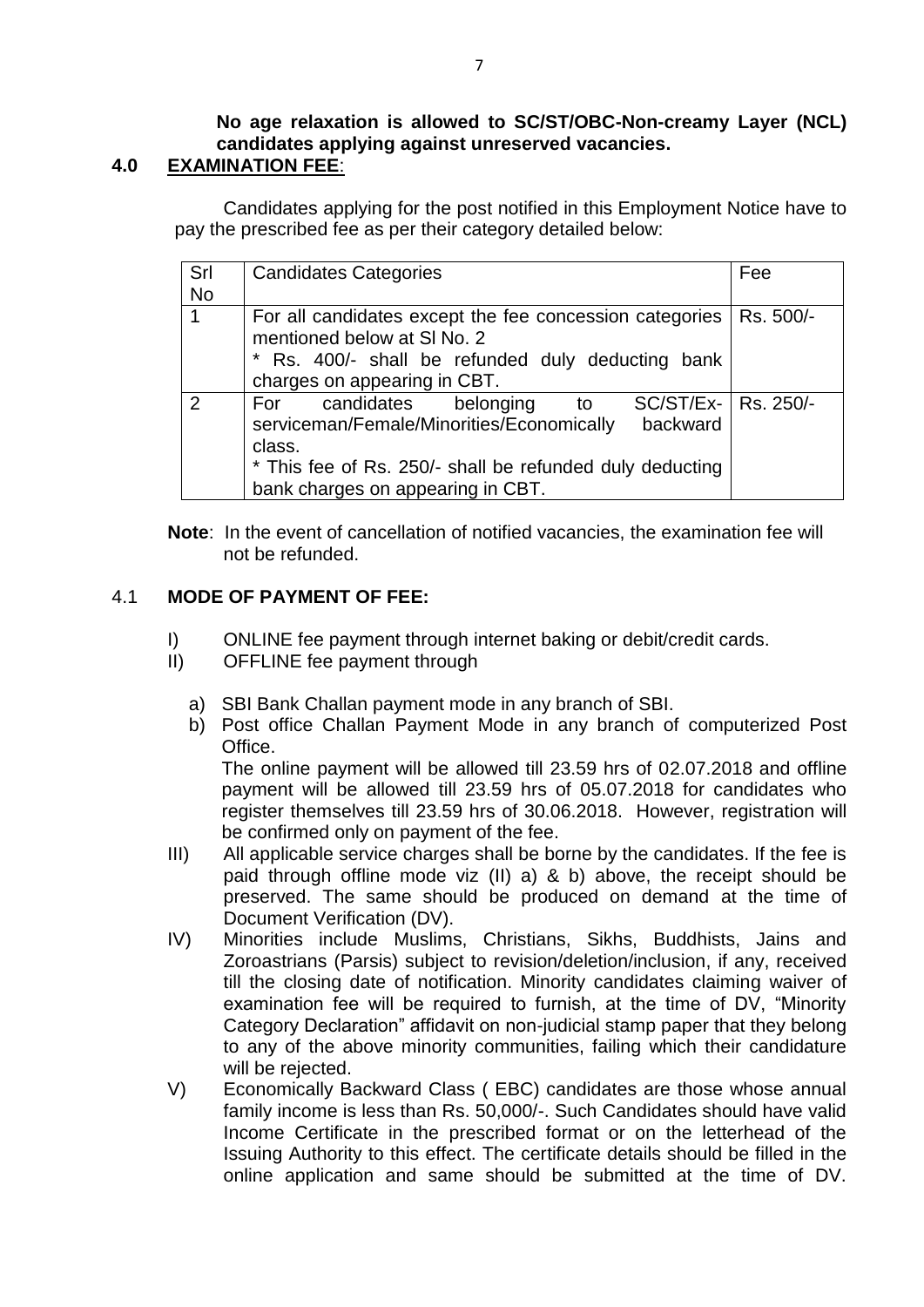Candidates having BPL card also eligible for fee concession under EBC and all these candidates seeking fee concession should fill in the relevant details in the ONLINE application.

- VI) Candidates who appear in CBT will be eligible for fee refund. For exam fee refund (amount as applicable), they should provide details of beneficiary account viz. Beneficiary name, Bank name, and Account Number and IFSC code.
- VII) Applications not accompanied with examination fee, wherever applicable, will be summarily rejected.

### **5.0 RESERVATION**

- I) This Employment Notification provides for Reservation for Scheduled Caste (SC), Scheduled Tribe (ST) and other Backward Class ( OBC)- Non Creamy Layer ( NCL), wherever applicable and admissible as mentioned in the vacancy table.
- II) All candidates, irrespective of category may be considered against UR vacancies, subject to fulfilment of parameters for UR candidates. However against the vacancies earmarked for specific communities (SC/ST/OBC – NCL), candidates belonging to that category only will be considered.
- III) For availing reservation, SC/ST/OBC-NCL, candidates should furnish at the time of document verification Caste Certificate from competent authorities as per the format given at Annexure  $- A$  ( for SC/ST candidates) and Annexure – B ( for OBC-NCL candidates).
- IV) In case of OBC-NCL candidates, the certificates should specifically indicate that the candidate does not belong to the Persons/Sections ( Creamy Layer) mentioned in column 3 of the Schedule of the Government of India, Department of Personnel and Training O.M. No. 36012/22/93-Estt. (SCT) dated 08.09.93 & its subsequent revision through O.M. No. 36033/3/2004- Estt(Res) dated 09.03.2004, 27.05.2013, 13.09.2017 and further revision if any received till the closing date of this Employment Notice. The candidate should ensure that he/she belongs to the OBC-Non Creamy Layer category while applying for the post against this notification. Such candidate should produce a valid OBC certificate in the prescribed format during DV. Further, in addition to the category certificate (OBC), a declaration in the prescribed format has to be furnished by the candidate during DV, that he/she does not belong to the creamy layer. Unless, fulfilling all the eligibility norms of reserved category (OBC – NCL) a candidate will not be considered against vacancies of OBC category and the candidature/application of such candidates, if fulfilling all the eligibility conditions for General ( Un-reserved) category, will be considered under General (UR) vacancy only.
- V) Candidates belonging to SC/ST/OBC-NCL who fulfil required Educational Qualification can also apply against UR vacancies. They will however, have to compete with the UR candidates and will not be eligible for any relaxation including age to such SC/ST/OBC-NCL candidates applying against UR vacancies. However, candidates have to indicate their actual category in the application.
- VI) Category status as on the closing date of Employment Notice shall only be considered for availing reservation benefits if eligible and any change in the category status of the candidate thereafter shall not be entertained.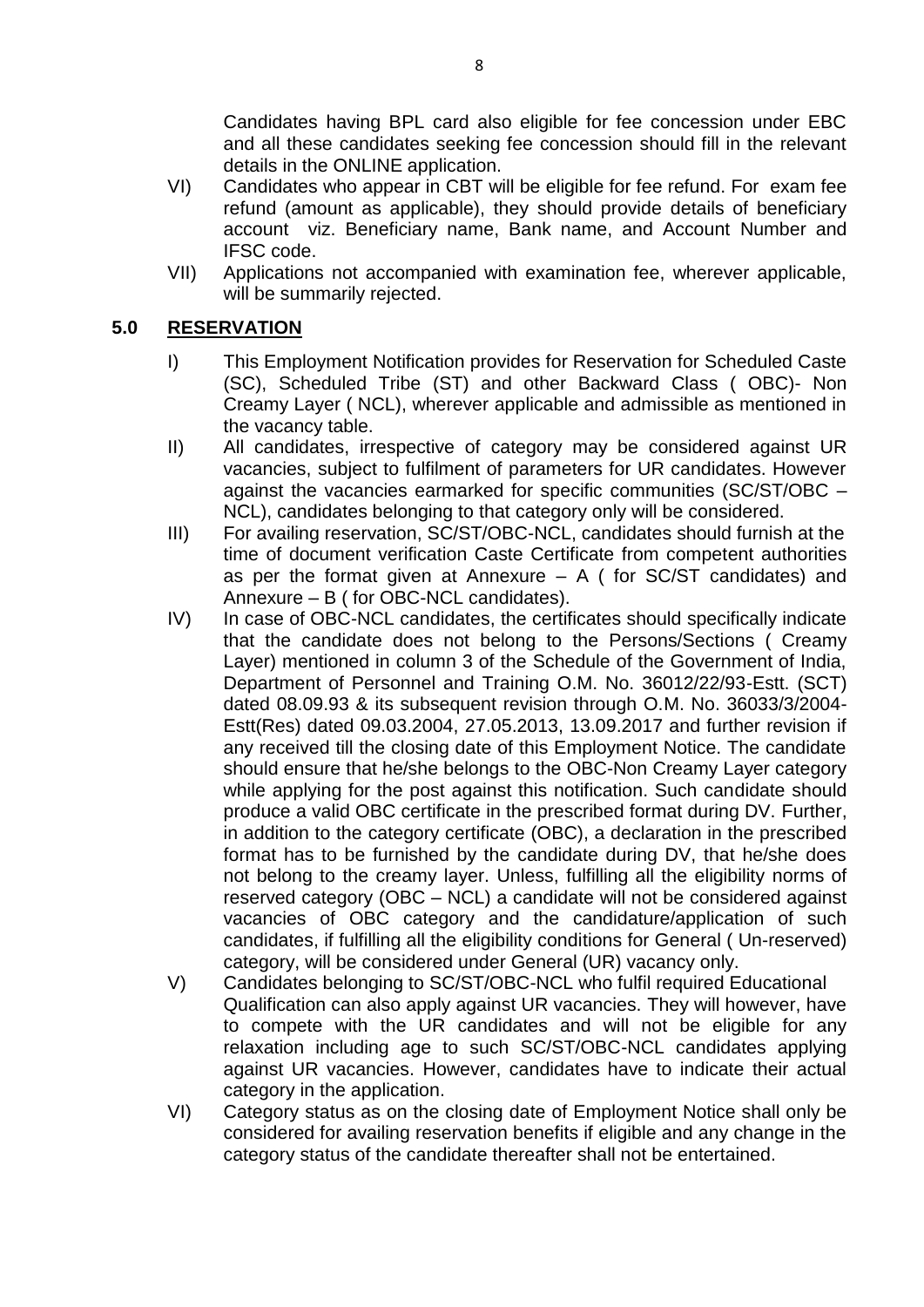## **6.0 EX-SERVICEMAN (ESM)**

- 6.1 The term Ex-serviceman means a person who has served in any rank (whether as a Combatant or Non-Combatant) in the regular Army, Navy or Air Force of the Indian Union **but does not include** a person who has served in the Defence Security Crops., the General Reserve Engineering Force, the Lok Sahayak Sena and the Para Military Forces. And
	- a. Who either has been retired or relieved or discharged from such service whether at his own request or being relieved by the employer after earning his or her pension; ( or)
	- b. Who has been relieved from such service on medical grounds attributable to military service or circumstances beyond his control and awarded medical or other disability pension: ( or)
	- c. Who has been released from such service as a result of reduction in establishment; (or)
	- d. Who has been released from such service after completing the specific period of engagement, otherwise than on his own request, or by way of dismissal, or discharge on account of misconduct or inefficiency and has been given a gratuity and includes personnel of the Territorial Army, namely, pension holders for continuous embodied service or broken spells of qualifying service;(or)
	- e. Personnel of Army Postal service who are part of Regular Army and retired from the Army Postal Service without reversion to their parent service with pension, or are released from the Army Postal Service on medical grounds attributed to or aggravated by military service or circumstances beyond their control and awarded medical or other disability pension; (or)
	- f. Personnel who were on deputation in Army Postal Service for more than six months prior to  $14<sup>th</sup>$  April 1987; (or)
	- g. Gallantry award winners of the Armed forces including personnel of Territorial Army; or
	- h. Ex-recruits boarded out or relieved on medical ground and granted medical disability pension w.e.f. 01.02.2006.
- 6.2 Persons serving in the Armed Forces of the union, who on retirement from service would come under the category of Ex-servicemen, are eligible to apply for re-employment one year before the completion of the specific terms of engagement and avail themselves of all concessions available to Ex-Servicemen but such persons shall not be permitted to leave the uniform until they complete the specific terms of engagement in the Armed Forces of the Union.

Candidates must have completed minimum 6 months of continuous service after attestation to be treated as ESM.

Accordingly, such serving Defence personnel to be released within one year of the last date of the Employment Notice (on or before 30.06.2019) can also apply, both for vacancies for Ex-servicemen and for posts not reserved for them.

6.3 Ex-servicemen candidates who have already secured civil employment under Central Government in Group C & D after availing of the benefits given to Ex-Servicemen will be permitted only the benefit of age relaxation as prescribed for Ex-servicemen for securing another civil employment in a higher grade or cadre in Group C/D under Central Government. Such candidates will not be considered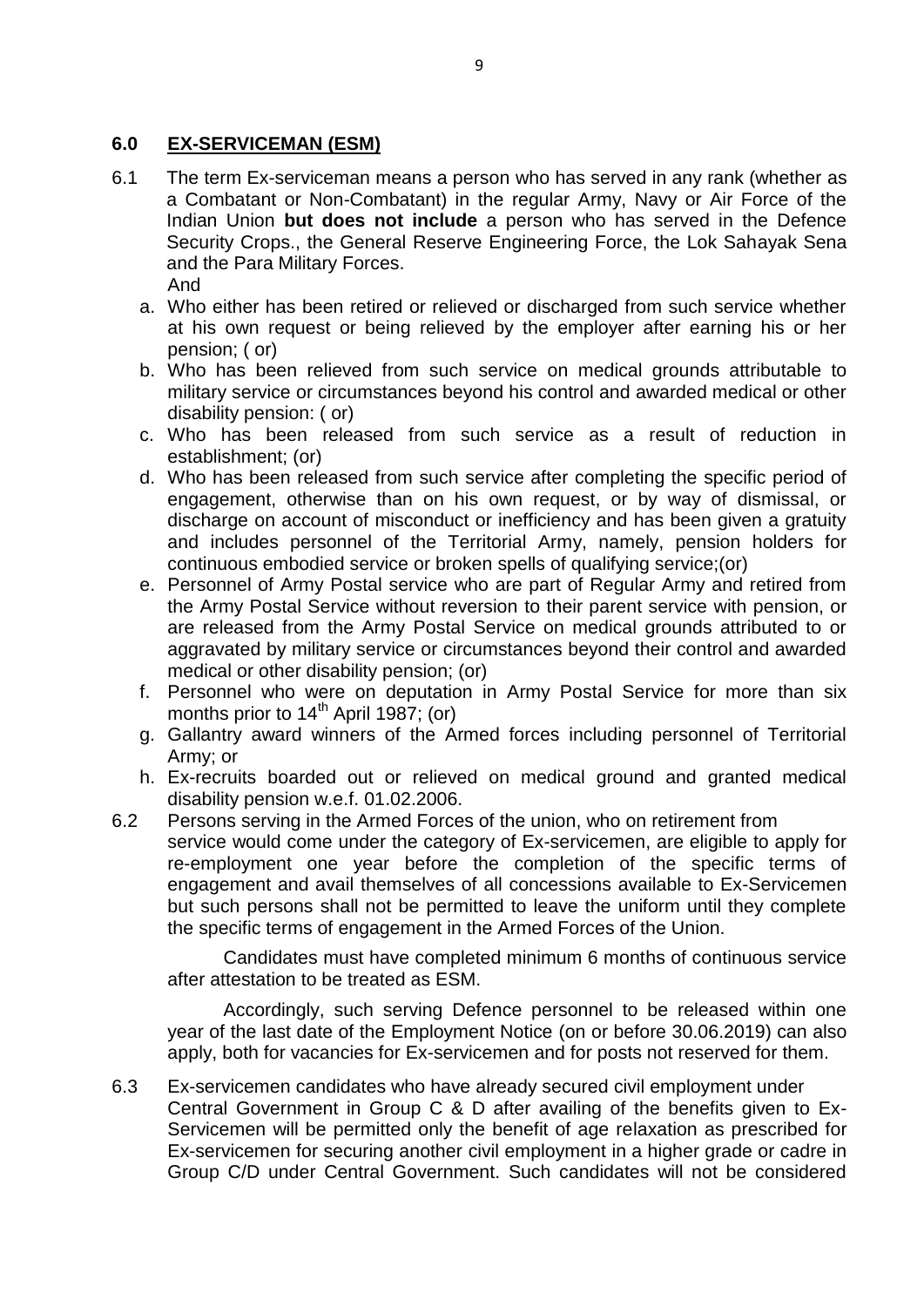against the vacancies reserved for Ex-servicemen in the Central Government jobs.

- 6.4 If an Ex-servicemen applies for various vacancies before joining any Civil employment, he/she can avail the benefit of reservation as Ex-Serviceman for any subsequent employment, subject to the condition that an Ex-Serviceman, as soon as he joins any Civil employment, should give self declaration/undertaking to the concerned employer about the details of application against this Employment Notice. The acknowledged copy of this declaration along with NOC from the Civil employer should be produced during DV failing which their candidature shall stand cancelled. Further, this benefit would be available only in respect of vacancies which are filled on direct recruitment and wherever reservation is applicable to the Ex-Servicemen.
- 6.5 Definition of "Ex-servicemen" does not include retired/discharged personnel of Central Armed Police Forces (CAPFs) and Central Police Organisations (CPOs). Candidates applying against Ex-servicemen category should produce all documentary proofs including Category Certificates in the prescribed format during Document Verification (DV).
- 6.6 The medical Standard of Ex-serviceman will be according to Para 534 of Indian Railway Medical Manual (IRMM) Volume I, which may be accessed at [www.indianrailways.gov.in](http://www.indianrailways.gov.in/)

### **7.0 NO OBJECTION CERTIFICATE ( NOC**)

Candidates serving (including those undergoing induction training/probation) in any Central/State Government Department including Railways or Public Sector Undertakings may apply directly to the CRC duly informing their Employer. Shortlisted candidates should produce **NOC from the employer on the date of his/her DV** failing which their candidature will be cancelled.

NOTE: Candidates should note that in case a communication is received from their employer by the CRC concerned withholding permission to the candidates applying for/appearing at the examination, their application/candidature will be liable to be rejected/cancelled.

### **8.0 RECRUITMENT PROCESS**

Only single online application has to be submitted by the candidate to the Employment Notice for the notified post through the link provided on the official website.

The entire recruitment process shall involve a **Computer Based Test (CBT), Physical Efficiency Test (PET) & Physical Measurement Test (PMT) and Document Verification (DV).**

The date, time and venue for all the activities, namely, CBT, PET, PMT and DV or any other additional activity, as applicable, shall be fixed by CRC and shall be intimated in due course. Request for postponement of any of the above activity or for change of venue, date and shift will not be entertained under any circumstances.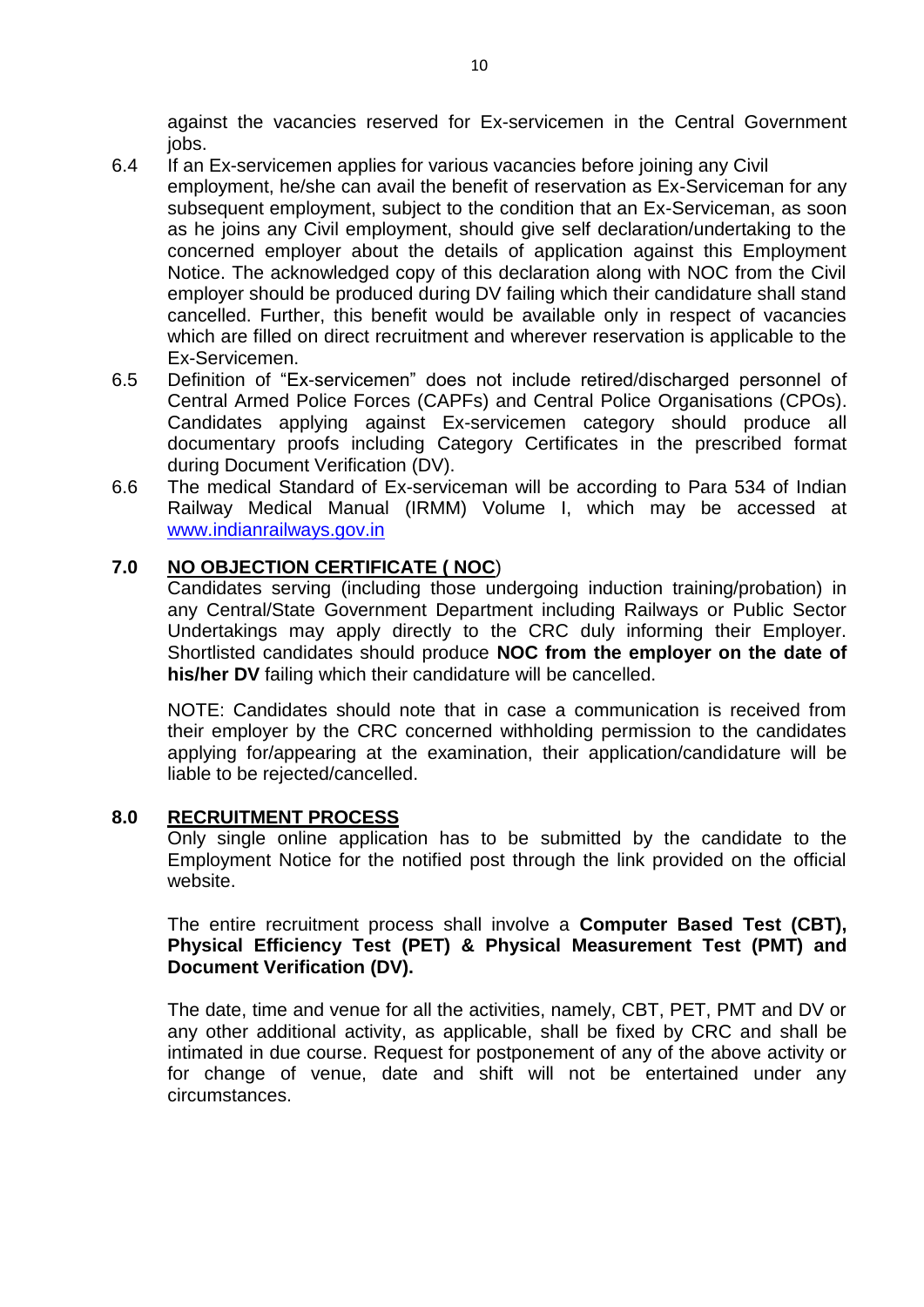## **PHASE – I – COMPUTER BASED TEST ( CBT)**

- I) CBT shall be held at different centres across the country simultaneously for all the Groups.
- II) Candidates shall have following language options for Computer Based Test (CBT) out of which they shall have opt for any one. **(1) Hindi (2) English (3) Urdu (4) Tamil (5) Telugu (6) Konkani (7) Malayalam (8) Kannada (9) Marathi (10) Gujurati (11) Bengali (12) Odia (13) Assamese (14) Manipuri and (15) Punjabi.**
- III) The standard of examination will be 10th/Matric level.
- IV) **Candidates will be required to answer all questions and shall be awarded 01(one) mark for each correct answer. Negative marks shall be awarded for every wrong answer. 1/3 marks shall be deducted for every wrong answer. No mark shall be awarded or deducted for questions not attempted.**
- V) Detailed instructions will be mentioned in the e-call letter for CBT regarding date, venue, reporting time, attendance, capture of biometric details, terminal/seat allotment etc.
- VI) Candidates allowed to enter the examination hall/room will be required to mark presence as prescribed which will form the basis for the absentees' statement. Signature and biometric thumb impressions of both thumbs of all candidates will be obtained as proof of appearing in the CBT test.
- VII) After entering respective halls/rooms, candidates will take their allotted seats. Candidates will be strictly prohibited from bringing into examination halls/rooms any book or part of book, paper, calculator, mobile phones, gadgets of any description or from communicating from each other or from communicating with any person outside the examination hall/room. CCTV surveillance /videography of every hall/room of the centre shall be conducted in such a manner that the face of the candidate is captured during the examination to obviate the possibility of impersonation.
- VIII) Candidates will fill their roll numbers and other particulars as specified at the appropriate places provided for this purpose.
- IX) No candidates will be allowed to leave the hall/room till the conclusion of the examination. After the examination is over, necessary follow-up action shall be ensured by Agency concerned as per instructions received from Chairman, Central Recruitment Committee.
- X) It will be necessary to obtain 35% marks (30 % marks by SC and ST candidates) to qualify in the CBT.
- XI) All the eligible candidates have to undergo a Computer Based Test on the specified date, time and venue as per the e-call letter to be downloaded by the candidates from the websites of Indian Railways. The information about the e-call letter download shall be communicated through the websites as well as personnel email communication to the candidates.

**Total Duration** : 90 min. **No**. **of Questions**: 120 **Question Type and Syllabus**: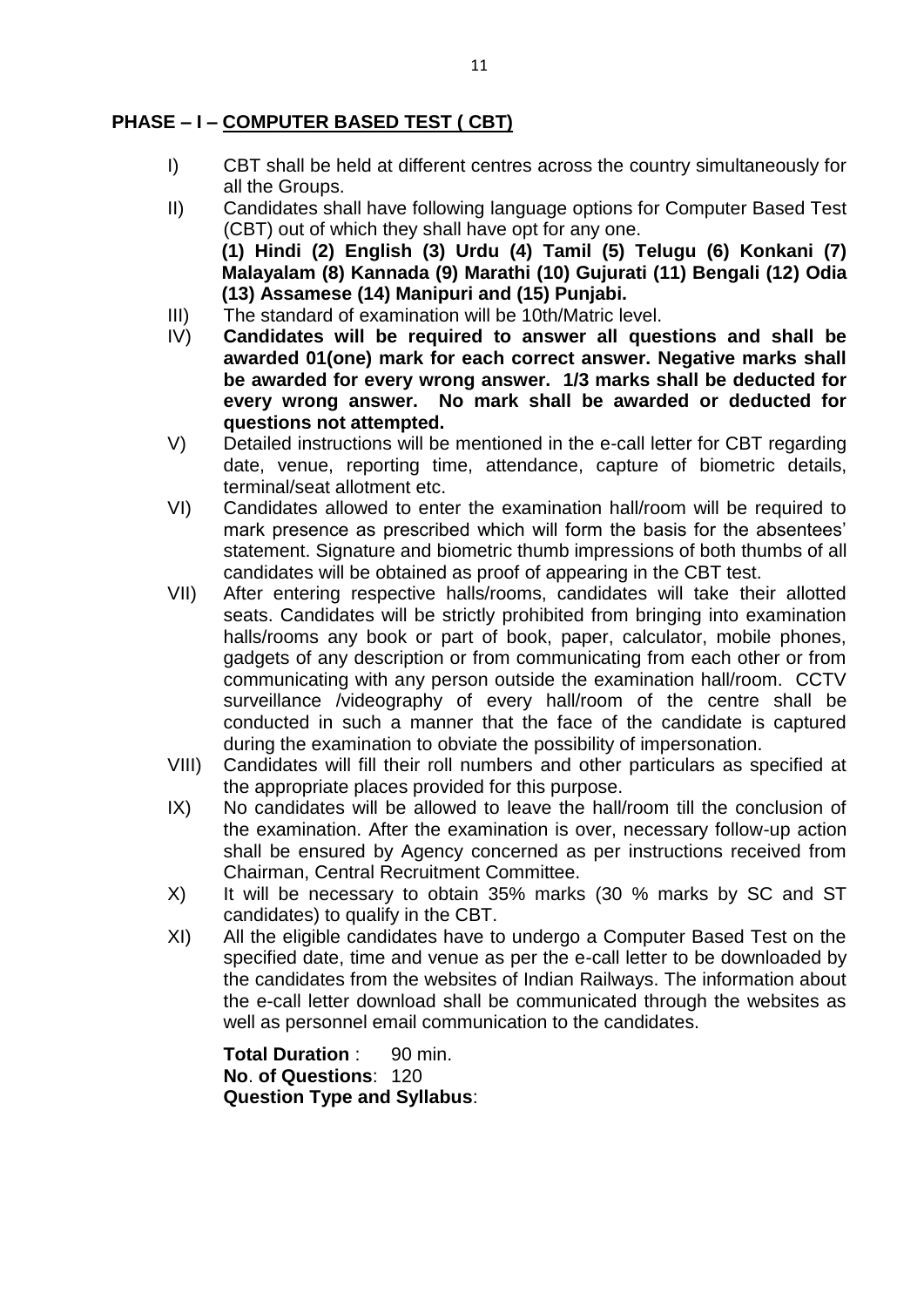- **a. General Awareness (50 marks):** Questions will be aimed at testing the candidate's general awareness of the environment around him and its application to society; to test knowledge of current events and such matters of everyday observations and experiences as may be expected of any educated person. The test will also include questions relating to Indian History, Art & Culture, Geography, Economics, General Polity, Indian Constitution, Sports, General Science etc.
- **b. Arithmetic(35 marks):** Questions on Number systems, whole numbers, decimal and fractions and relationships between numbers, fundamental arithmetical operations, percentages, ratio and proportion, averages, interest, profit and loss, discount, use of table and graphs, mensuration, time and distance, ratio and proportion etc.
- **c. General Intelligence & reasoning(35 marks):** Questions on analogies, similarities and differences, spatial visualization, spatial orientation, problem solving analysis, judgment, decision making, visual memory, discriminating observation, relationship concepts, arithmetical reasoning, verbal and figure classification, arithmetic number series, non-verbal series, coding and decoding, statement conclusion, syllogistic reasoning etc.

### **PHASE – II- PHYSICAL EFFICIENCY TEST(PET) & PHYSICAL MEASUREMENT (PMT)**

Based on the merit of the candidates in the CBT, candidates will be called for PET and PMT to the extent of 10 times the category wise total vacancy in Group of Zonal Railways/RPSF notified. However, this limit may be increased/decreased as required ensuring availability of adequate candidates for all the notified posts. Passing Physical Efficiency Test (PET) is mandatory and the same will be qualifying in nature. No marks are to be awarded. The criteria for PET is as under:

| Category            | 1600 meters<br>run | 800 meters<br>run | Long<br>iump           | High<br>jump |
|---------------------|--------------------|-------------------|------------------------|--------------|
| Constable (Male)    | 5 min 45 secs   -  |                   | 14 feet $\vert$ 4 feet |              |
| Constable ) Female) | $---$              | 3 min 40 secs     | ∣9 feet                | 3 feet       |

**NOTE**:

- (i) For 1600/800 meters event only one chance will be given. For the remaining events viz Long Jump and High jump, the candidates will be given up to 2 chances each.
- (ii) Ex-servicemen shall be exempted from PET, However, they will have to undergo PMT.
- (iii) A Candidate must qualify in all Tests as per above norm to be eligible for consideration.
- (iv) All the candidates qualifying in 1600 mtrs/800 mtrs will be measured for eligibility with respect to height and chest. Chest measurement will be taken only for male candidates. If a male candidate's unexpanded chest measurement is below eligibility limit, expanded measurement shall not be taken and he shall be treated as disqualified.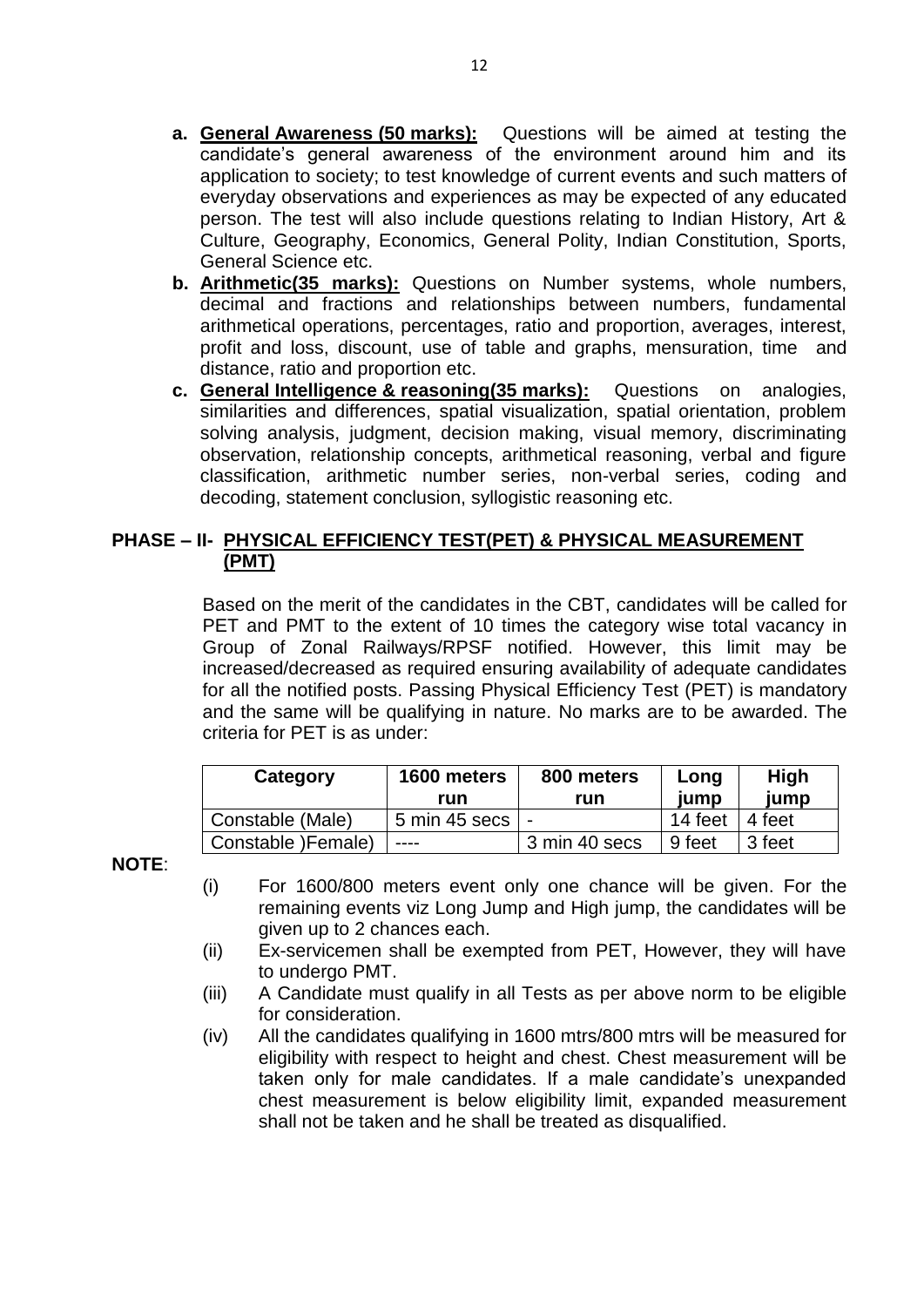- (v) Male candidates who do not have minimum height shall not be considered for measurement of chest and shall be treated as disqualified.
- (vi) Candidate who do not have minimum height, chest (unexpanded/expanded) shall be treated as having failed in PMT.
- (vii) **PET/PMT is qualifying in nature. No marks are to be awarded**.
- (viii) A grievance redressal cell will be set up for redressal of grievances related to Height and Chest measurements.

### **PHASE – III: DOCUMENT VERIFICATION**

- (i) Based on the performance of candidates in the CBT and subject to their qualifying in PET & PMT, candidates will be called for Document Verification.
- (ii) In cases of two or more candidates securing same marks, their merit position shall be determined by age criteria i.e. older person shall be given higher seniority.
- (iii) Appointment of selected candidates is subject to their passing requisite Medical Fitness Test to be conducted by the Railway Administration, final verification of educational and category certificates, verification of character and antecedents of the candidates from the local Administration and successful completion of initial training.
- (iv) Candidates may please note that CRC only recommends names of the empanelled candidates and appointment is offered ONLY by the respective Railway Administration.
- (v) Candidates who do not appear for Document Verification will not be considered in the final selection, irrespective of their performance in written examination and PET/PMT.

### **FORMAT OF CERTIFICATES**:

The following documents in original, as well as their self attested photo copies will be required for verification in respect of candidates who qualify in PET/PMT.

- a. 10th/Matriculation certificate as proof of age.
- b. 10th/Matriculation certificate as proof of educational qualification.
- c. Caste certificate (for SC/ST/OBC candidates) in the format prescribed for employment under Central Government.
- d. Discharge certificate for Ex-Serviceman.
- e. Two copies of self attested colour photograph
- f. No Objection Certificate(NOC) from the present employer in case of serving Govt. employees.
- g. Domicile certificate wherever applicable.

**NOTE-I:** Candidates who wish to be considered against vacancies reserved/or seek age relaxation must submit the requisite/relevant certificate in original from the competent authority, in the prescribed format at the time of Document Verification. Otherwise, their claim for SC/ST/OBC/ESM status will not be entertained and their candidature/applications will be considered under General (UR) category, if eligible. Certificates obtained in any other format will not be accepted.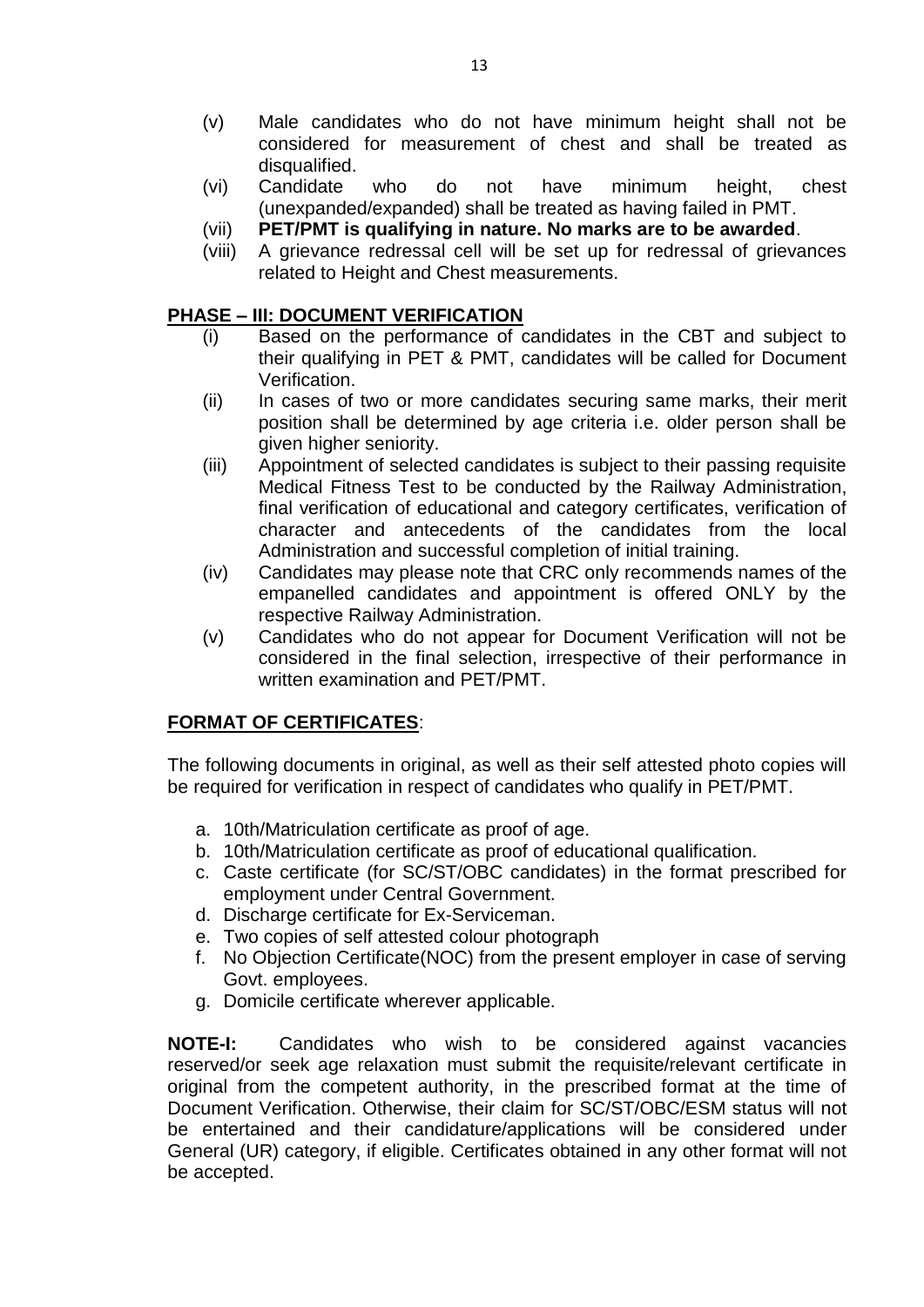**NOTE-II:** All Certificates should be either in English or Hindi only. In case the certificates are not in English/Hindi, self-attested translated version (in Hindi/English) should be produced wherever/whenever required.

**NOTE-III:** Minorities mean Muslims, Christians, Sikhs, Buddhists, Jains and Zoroastrians (Parsis) (further revision, if any, received till the closing date of this Centralized Employment Notice). Minority candidates claiming waiver of examination fee will be required to furnish 'minority category declaration' affidavit at the time of document verification to the effect that they belong to any of the above minority communities. If the certificate is not produced at the time of document verification, the candidature will be rejected. Economically Backward Classes have to submit income certificate at the time of document verification in the prescribed format on the letter head of the issuing authority.

**NOTE-IV:** Further, in case of OBC candidates, the certificates should specifically indicate that the candidate does not belong to the Persons/Sections(Creamy Layer) mentioned in Column-3 of the Schedule of the Government of India, Department of Personnel and Training O.M.No.36012/22/93- Estt.(SCT)) dated 08.09.93 & its subsequent revision through O.M.No.36033/3/2004-ESTT.(Res) dated 09.03.2004, and further revision, if any, received till the closing date of this Centralized Employment Notice.

**NOTE-V:** Failure to produce required documents will lead to disqualification of the candidate, except for Caste Certificate, in which case the candidate will be treated as unreserved. No extension of time for production of original certificates shall be given, except in cases where the Caste certificate has been produced in a format other than prescribed, or where any certificate is claimed to have been lost/stolen(claim supported by FIR), in which case the candidate will be allowed a time extension of four(4) weeks only.

## **9. HOW TO APPLY**: **Steps to submit ONLINE Application** -

Click on the ONLINE application link for the recruitment of Constable and carry out the following:

- a) Confirm that you have read and understood the instructions clearly by clicking the check box.
- b) Enter your name, Date of Birth and Father's name, Mother's name, Aadhaar number(Optional), State/UT, Category, Education Board, 10th/Matric Roll number, year of passing 10th/Matric, mobile number and email-ID and then submit for registration. Before submitting for registration, ensure and confirm that all the information furnished above are correct as the details furnished for registration cannot be changed later.
- c) On submitting registration form, the registration number and password shall be displayed to the candidate. Also, OTPs (One Time Password) shall be sent to the registered mobile number and email along with the registration details. The candidate should retrieve the OTPs from email and mobile and then login to proceed with the filling up of application and to make payment. Candidate should note and preserve their registration number for later reference during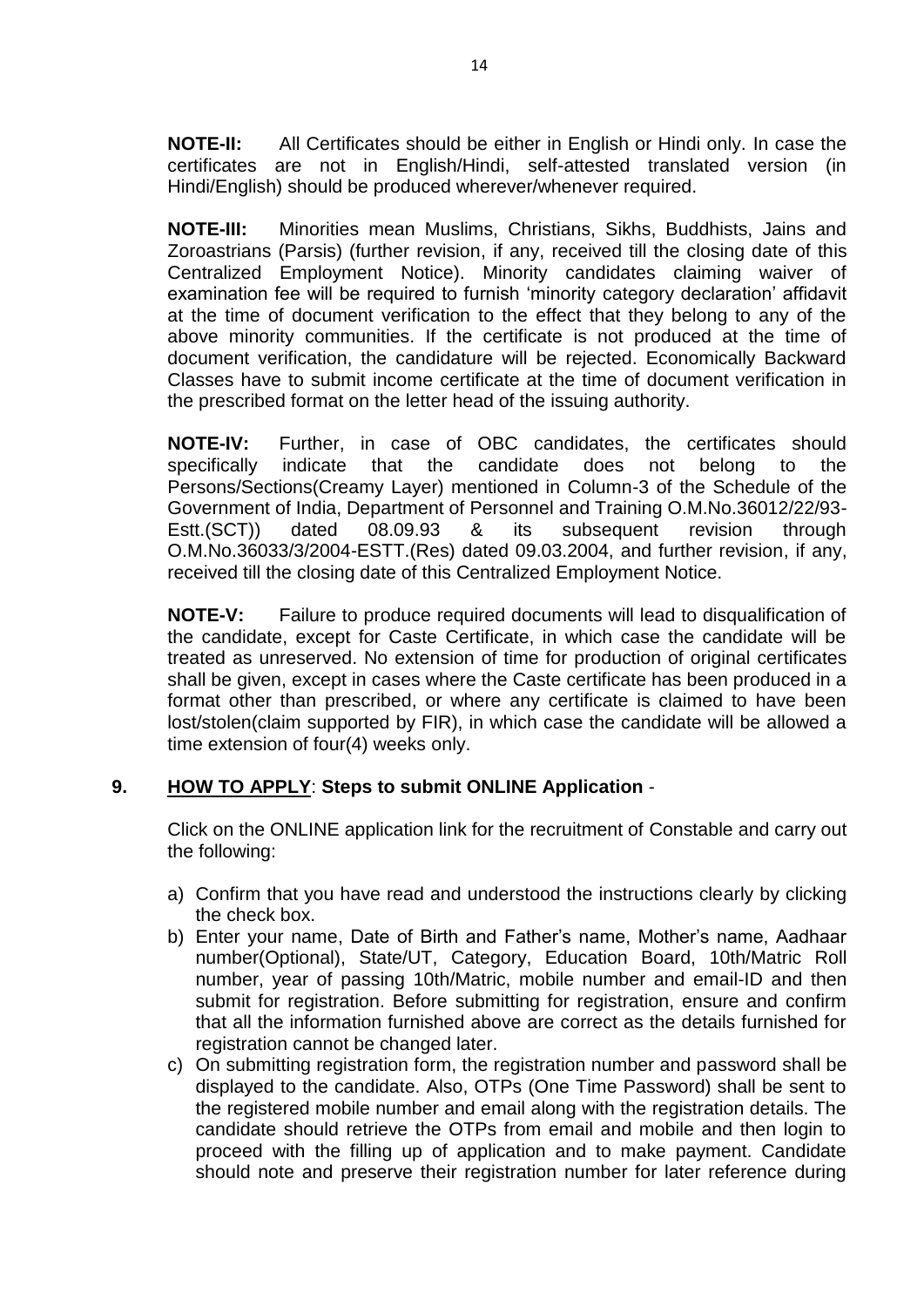the recruitment process. Central Recruitment Committee will not entertain any request seeking registration number.

- d) The online format of application will have the fields for Educational qualification, Gender, Religion, ESM, Minority, Economically backward class, Age relaxation eligibility category as applicable and other details.
- e) On completion of application details as above, the candidate will be directed to the payment page to choose payment mode i.e. Bank (online->net banking/credit card/debit card & offline->Other Modes->bank Branch for Challan) or Post Office Challan and complete the payment process. Please note the last date and time specified for each mode of payment and submit the application well in time.
- f) In case of online payment, candidate will be automatically directed to Part II of application for filling up additional details. Those paying through Bank-offline mode, the payment confirmation may take about an hour and hence they have to again login after 60 minutes and look for confirmation of payment status. The time period for payment confirmation shall vary from 24 hrs to 48 hrs in case of Post Office payment. On getting the confirmation status, the candidate can start filling remaining part (part III) of the application. Candidates should provide the details of beneficiary account, in which they would like to receive the refund viz. Beneficiary name, bank name, Account Number and IFSC code in the online application.

Part III of application will have following fields: Details of Educational Qualification, choice of Group and preference of Zone/RPSF, choice of exam language for CBT etc:-

**Choice of Zone/RPSF**: **Candidate shall opt for a Group and shall further indicate his/her preference of Zonal Railways falling in that Group (except for Group E & F). Candidates opting for Group E and F shall have only the option of N.F.Rly. and RPSF respectively. Once Group is opted candidates will be considered against the vacancies of that particular Group only.**

**Choice of Exam Language for CBT**: **Candidates shall have following language options for Computer Based Test ( CBT) out of which they shall have to opt for any one: -**

**Hindi, English, Urdu, Tamil, Telugu, Konkani, Malayalam, Kannada, Marathi, Gujurati, Bengali, Odia, Punjabi, Assamese and Manipuri.**

- g) **Uploading of colour Photograph**: Select the Upload Photo tab and upload your recent colour photograph. The photograph should comply with the following requirements.
	- The Colour passport photograph with white/light colour back ground.
	- Photograph of size 35mm X 45mm with name and date printed on it.
	- It should be in JPG/JPEG format scanned with 100 DPI.
	- The size of the photograph should be between 15 40 KB.
	- The colour photograph may be developed in a professional studio. Photographs taken using mobile and self composed portraits or selfie may result in rejection of application.
	- The photo should have clear front view of the candidate without cap and sunglasses.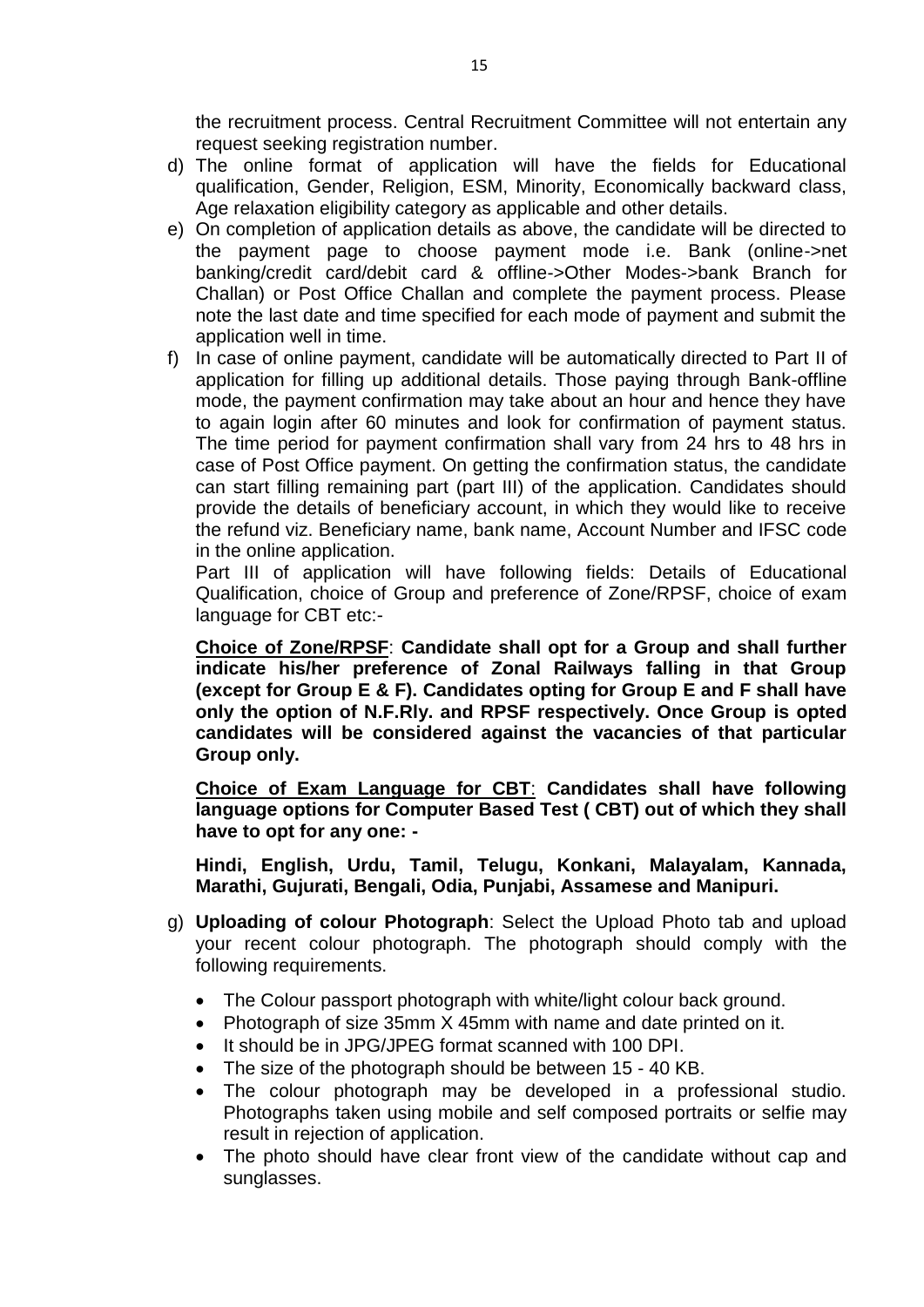- The face should occupy at least 50% of the area of the photograph with a full face view looking at the camera directly.
- The main features of the face must not be covered by hair of the head, any cloth or any shadow.
- Forehead, eyes, nose and chin should be clearly visible.
- In case the candidate wears glass, then the photograph should not have any glare on glasses.
- The photograph must match with the candidate appearance on the day of various stages of CBT, PET, PMT and DV.
- h) Candidates are advised to keep at least 12 (Twelve) copies of the same photograph for further use as and when required during the recruitment process.
- i) Candidates belonging to SC/ST have to upload scanned copy of their SC/ST certificates (JPG/JPEG format, 50kb – 100kb) also for availing the facility of free travel authority (Second Class Railway Pass).
- j) In the end, candidates have to confirm the declaration "**I hereby declare that I have gone through the eligibility criteria for the post applied for and meet all the requirements therein, that all the details furnished by me in the application are true and complete to the best of my knowledge & belief and nothing has been concealed or suppressed. I also understand that in case, any of the details furnished is found untrue during any stage of recruitment or thereafter Railway Administration shall disqualify me for the post applied for and /or I shall be liable for any other action under the extant rules"**. After confirming the above declaration and submission of the application the entire application shall be displayed for confirmation once again and on confirmation, the candidate may take the print of the application and preserve it for reference and record.

### **10. MODIFICATION OF APPLICATION**;

- a. After final submission of ONLINE application, in case the candidates wish to make minor changes to correct inadvertent errors in the application, the correction of data other than State, email and mobile number can be done by **paying the modification fee of Rs. 250/- (Non-Refundable).** The modification fee shall be applicable to all candidates including fee concession categories and this fee is not refundable for any category. The modification to the registration and application details can be done **twice only.**
- b. Candidates are cautioned to ensure that if they wish to modify their application, they are advised to do the same sufficiently well in advance of the closing date and time of the filling up of online application. In case, due to last minute congestion, if the modification attempt fails at any stage, and the modification carried out have not been saved or not submitted in time, the earlier information furnished in the application shall be considered and no correspondence on this subject shall be entertained.
- c. The Registration number, email id and mobile number cannot be changed.
- d. The procedure for modification of the application shall be as below
	- $\triangleright$  Go to the "ONLINE/E-Application" link.
	- $\triangleright$  Click on the 'Modify Application' link.
	- Login using Registration Number and Password.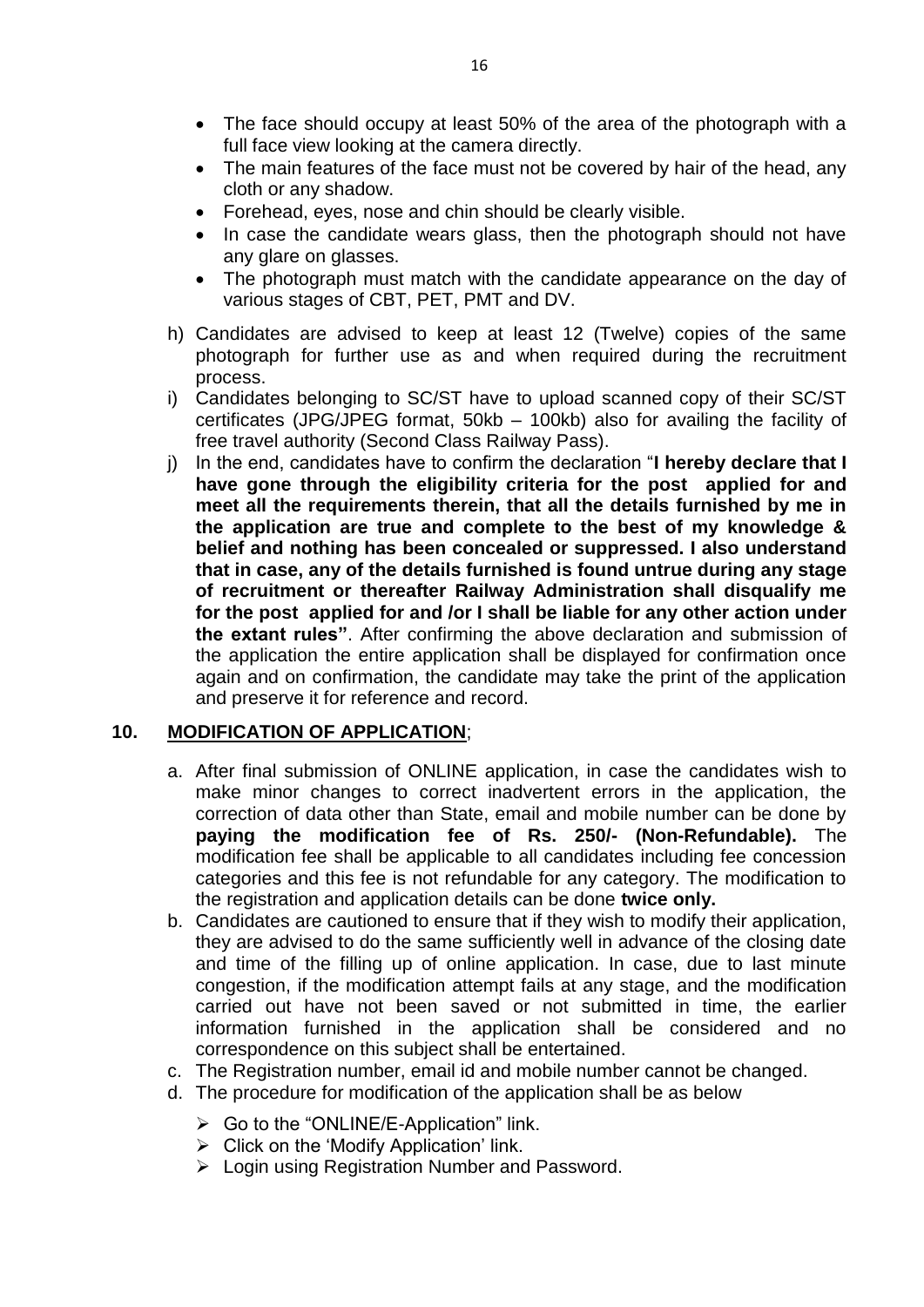- $\triangleright$  Pay modification fee through any of the modes available for actual examination fee payment. Ensure payment is done well within the date and time prescribed.
- $\triangleright$  After making payment, login using registration Number and Password, then proceed with the changes intended as per instructions given and submit the application. Preserve the print out of latest application for record.

## **11. INVALID APPLICATIONS / REJECTIONS**:

Online applications are liable for rejection on the following grounds amongst others:

- a. Invalid photos on account of Black and White photo, photo with cap or wearing goggles. Photos which are disfigured, small size, full body, only one side view of the face, unrecognizable photos, Photostat copy of photo, group photo, photos without name and date and online application without photo among others.
- b. Multiple applications. In such case, all applications will be rejected and such candidates will be debarred from future exams.
- c. Any other irregularities which are observed and considered as invalid by Central Recruitment Committee.
- d. In case the application is rejected, candidates will be able to view their status ONLINE on the website along with the reason for rejection which is final and binding and no further correspondence shall be entertained on the subject. No refund of examination fee will be made on account of rejection of application. SMS and e-mail alerts shall also be sent to the candidates on their registered mobile numbers and e-mail IDs, as indicated in their ONLINE application. Candidates will not be intimated by post.
- e. Other grounds:
	- Any wrong information in application form,
	- Non-fulfillment of any eligibility criteria,
	- Declarations not given by candidate at appropriate place in application,
	- Incomplete application,
	- Under age/over age candidates (as per declaration in the form),
	- Candidates not having requisite educational qualification on the closing date of submission of application,

### **12. HALL TICKET (e-call letter) FOR CBT:**

- (i) Candidates can verify their eligibility status from the website. SMS and email messages will be sent to all eligible candidates about the e-call letter upload details.
- (ii) Photographs shall be scanned in colour and printed on the call letter.
- (iii) Eligible candidates can download e-call letter from the Indian Railways website about 10 days before the date of the CBT/PET/PMT/Document Verification(as applicable).
- (iv) No call letter will be sent to candidates by post.
- (v) Candidates should read the instructions on the e-call letter carefully and follow them scrupulously.
- (vi) Failure to comply with the instructions may lead to cancellation of their candidature.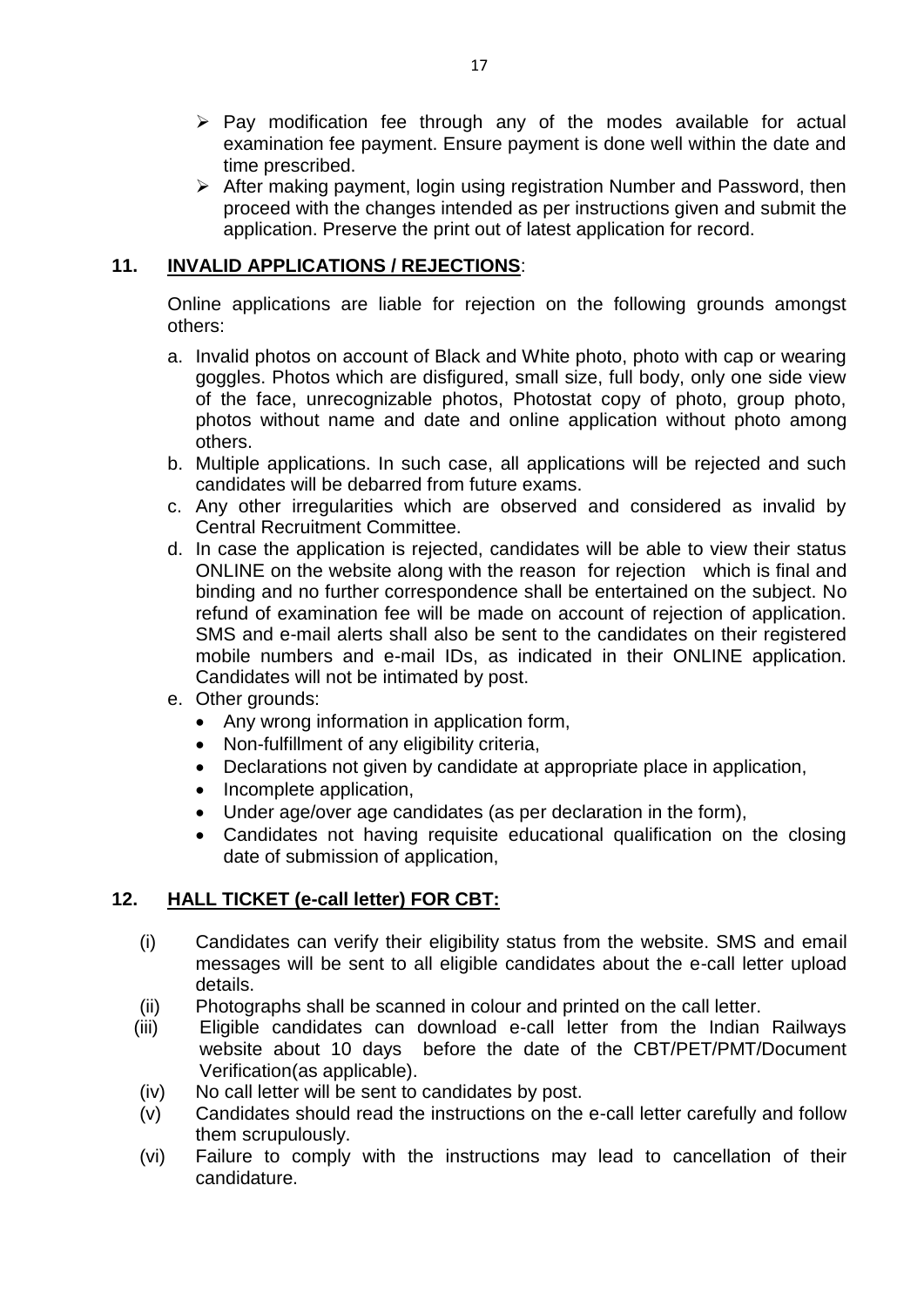- (vii) In case of SC/ST candidates who have uploaded the details of their category certificate for availing the benefit of free travel authority (Sleeper Class Railway Pass), the e-call letter for CBT/PET/PMT/DV ( as applicable) will contain the free travel authority and such candidates will be allowed to book ticket on submission of self attested photo copy of e-call letter and SC/ST certificate . During the journey, these candidates should carry original SC/ST certificate and one original prescribed proof of identity for undertaking journey failing which they will be treated as travelling without ticket and charged accordingly.
- (viii) Candidates must bring their e-call letters along with a valid Photo ID (viz. Voter Card, Aadhaar Card, printout of e-Aadhaar, Passport, Identity Card issued by the employer in case the candidate is a Govt. Employee, School / College / University Photo ID card in ORIGINAL to the examination hall, failing which candidates shall NOT be allowed to appear for the CBT/PET/PMT/DV ( as applicable).
- (ix) Candidates must also bring one colour photograph (of size 35mm X 45mm) which was uploaded in the application, with clear front view of the candidate without cap and sunglasses, for appearing in the CBT/PET/PMT/DV ( as applicable). Candidates should leave the spaces provided in the downloaded e-call letter for writing self declaration paragraph, signature and Left Thumb Impression (LTI) unfilled while coming for the exam. Candidates will have to write the paragraph of self declaration, sign and affix LTI at the venue of the CBT in the presence of the Invigilator at the Examination Hall ONLY and hand over the same to the Invigilator before the conclusion of the examination.
- (x) SMS and e-mail messages will be sent to all eligible candidates about the ecall letter upload details. Candidates should keep their mobile numbers and email active till the end of the Document Verification (DV). CRC will not entertain any request for change of mobile number and e-mail address at a later stage.
- (xi) Central Recruitment Committee will not entertain any request for any change in examination centre, date and session allotted to candidate(s) .

NOTE-I: - Scanned documents JPEG format to be kept ready before filling the application: In order to ensure speedy filling up of application by the candidates, they should keep ready the following documents in digital form before logging in to the application page.

- **Candidate Photograph in colour JPEG image of size 15 to 40 KB**
- **SC/ST Certificate (Only for candidates seekii8ng free travel pass): JPEG image of size 50 to 100 KB.**

## **13. IMPORTANT INFORMATION FOR CANDIDATES**:-

- (i) Computer based test (CBT) shall be held simultaneously for all Groups.
- (ii) Their admission to the examination will be purely provisional, subject to their satisfying the prescribed eligibility conditions.
- (iii) Mere issue of e-Call Letter to candidates will NOT imply that their candidature has been finally accepted by the CRC.
- (iv) CRC shall conduct verification of eligibility conditions, with reference to original documents, only after candidates have qualified in all the stages of examination, CRC may reject the applications of candidates at any stage of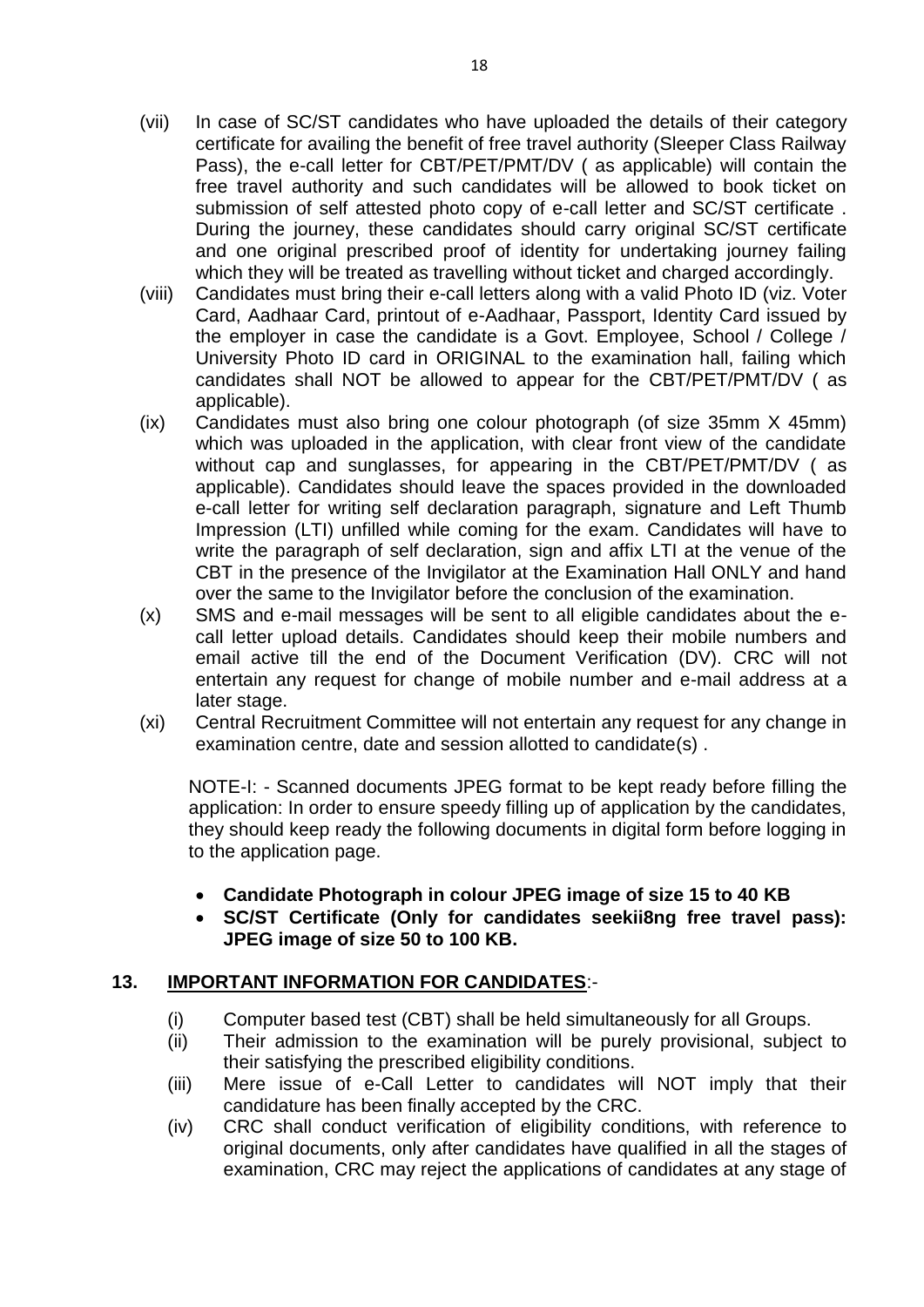recruitment process in case the candidates are not fulfilling the requisite criteria, and if appointed, such a candidate are liable to be summarily removed from service.

- (v) Candidates should ensure that they have requisite Educational qualification from recognized Board/University as on the date of submission of the application for the Employment Notice. **Those awaiting results of the final examination for the prescribed qualification shall not be eligible and hence NEED NOT apply**.
- (vi) Candidates submitting more than one application with different particulars like name/Father's Name/ Category/Photo (face)/ educational qualification will be summarily rejected.

## **4. MEDICAL EXAMINATION:**

The candidates who appear in Document Verification will be sent for a medical examination at the Railway Hospitals. They will have to qualify in medical category 'B-1' as prescribed in the Indian Railway Medical Manual. Those wearing glasses or having flat foot, knock knee, squint eyes, colour blindness and other bodily defects are not eligible for appointment. Sending for Medical Examination will not guarantee employment and does not reflect that the candidate has been included in the select list.

### **15. TRAINING:**

Selected candidates will have to undergo a rigorous initial training in any one of the RPF/RPSF training centre or any other such institution as decided by the Railway Administration. The trainee recruits/cadets will be given a stipend of Rs. 21,700/- plus other allowances as admissible under the Railway Rules during the period of training. Passing the Final Examination at the end of the training is a must for appointment to the Force.

### **16. MISCELLANEOUS:**

- (a) The entire Employment Notice along-with all Annexures is also available on the websites of [http://www.indianrailways.gov.in/railwayboard/.](http://www.indianrailways.gov.in/railwayboard/)
- (b) The CRC reserves the right to reject the candidature of any applicant at any stage of the process of recruitment if any irregularity/deficiency is noticed in the application.
- (c) Central Recruitment Committee reserves the right to conduct additional CBT/PET/PMT/DV at any stage. CRC also reserve the right to cancel part or whole of any recruitment process at any stage notified in this Employment Notice without assigning any reason thereof.
- (d) The decision of CRC in all matters relating to eligibility, acceptance or rejection of applications, issue of free Railway Passes, penal action for false information, modification of vacancies, mode of selection, conduct of CBT, allotment of examination centers, selection, allotment of posts to selected candidates etc. will be final and binding on the candidates and no enquiry or correspondence will be entertained by the CRC in this regard.
- (e) CRC will not be responsible for any inadvertent errors.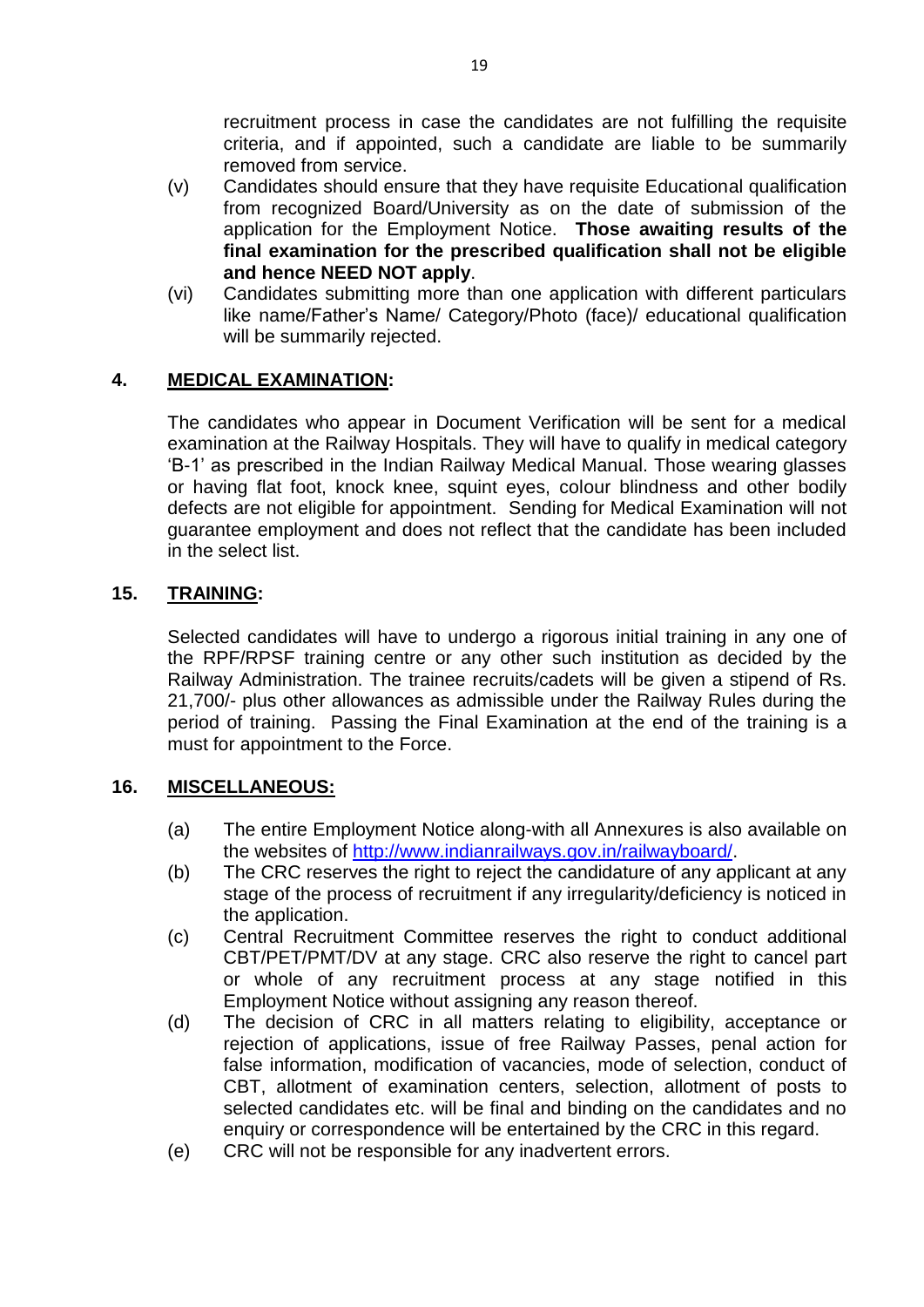- (f) Any legal issues arising out of this Employment Notice shall fall within the legal jurisdiction of respective Central Administrative Tribunals under which the CRC is located.
- (g) In the event of any dispute about interpretation, the English version of the notification as published in Employment News & Indian Railways website will be treated as final.

The written examination is tentatively scheduled to be held in the month of September and October 2018 The CRC reserves the right to change the date of examination without any notice. The CRC also reserves the right to change/delete towns where CBT/PET/PMT/DV is to be conducted based on the response and exigencies and may hold the CBT/PET/PMT/DV anywhere in the country and the centres allotted by CRC will be final and binding.

> (S. Louis Amuthan) Chairman Central Recruitment Committee/Constable

#### **WARNING**

- $\triangleright$  Beware of touts and job racketeers trying to deceive by false promises of securing job in Railways either through influence or by use of unfair and unethical means. CRC has not appointed any agent or coaching centre for action on its behalf. Candidates are warned against any such claims being made by persons/agencies. Candidates are selected purely as per merit. Please beware of unscrupulous elements and do not fall in their trap. Candidates attempting to influence Central Recruitment Committee, directly or indirectly, shall be disqualified and legal action can be initiated against them.
- $\triangleright$  Candidates are advised to consult only the official website of http://www. .indianrailways.gov.in as mentioned in the notification above. They should be cautious of FAKE websites put up by unscrupulous elements/touts.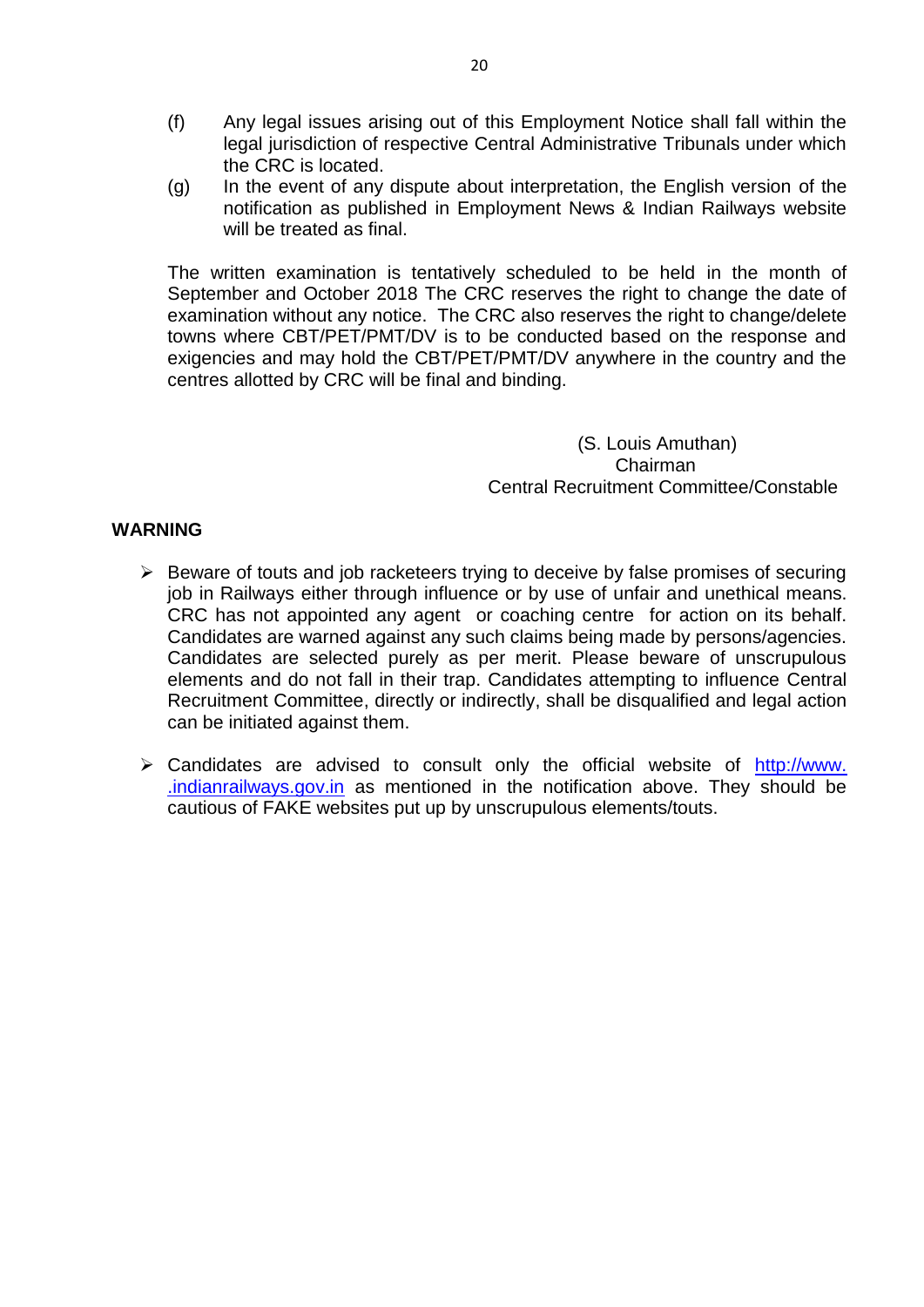# **ANNEXURE-A RAILWAY PROTECTION FORCE AND RAILWAY PROTECTION SPECIAL FORCE FORM OF CASTE CERTIFICATE FOR SC/ST**

A Candidate who claims to belong to one of the scheduled castes or scheduled tribes should submit in support of his/her claim, a self attested copy of a certificate in the form given below from the district magistrate or the sub-divisional officer or any other officer as indicated below of the district in which his/her parents (or surviving parents) ordinarily reside and who has been designed by the State Government concerned as competent to issue such a certificate. If both the parents are dead, the officer signing the certificate should be of the district in w3hich the candidate himself/herself resides otherwise than for the purpose of his/her own education. Wherever, photograph is an integral part of the certificate, the RPF would accept only self attested photocopies of such certificates and not any other attested or true copy.

(**The Form of the certificate to be produced by Schedule Castes and Scheduled Tribes candidates applying for appointment to posts under the government of India**)

| This is to certify that Shri Shrimati/Kumari*___________________________________                                                                                                                                                                                                                                                                                                                                        |
|-------------------------------------------------------------------------------------------------------------------------------------------------------------------------------------------------------------------------------------------------------------------------------------------------------------------------------------------------------------------------------------------------------------------------|
| 0f                                                                                                                                                                                                                                                                                                                                                                                                                      |
| district/<br>$\ln$                                                                                                                                                                                                                                                                                                                                                                                                      |
| Division*<br><b>of</b><br><u> 1990 - Jan James James James James James James James James James James James James James James James James Ja</u>                                                                                                                                                                                                                                                                         |
|                                                                                                                                                                                                                                                                                                                                                                                                                         |
| Caste/Tribe * which is                                                                                                                                                                                                                                                                                                                                                                                                  |
| recognized as Scheduled Caste/Schedule Tribe * under :-                                                                                                                                                                                                                                                                                                                                                                 |
| the Constitution (Scheduled Caste) Order, 1950 * the Constitution (Schedule                                                                                                                                                                                                                                                                                                                                             |
| Tribes)                                                                                                                                                                                                                                                                                                                                                                                                                 |
| Order, 1950 *<br>the Constitution (Scheduled Caste) * (Union Territories) Order, 1951 *<br>the Constitution (Scheduled Caste) * (Union Territories) Order, 1951 *<br>(as amended by the Scheduled Castes and Scheduled Tribes Lists (Modification)                                                                                                                                                                      |
| Order. 1956, the                                                                                                                                                                                                                                                                                                                                                                                                        |
| Bombay Reorganization Act, 1960, the Punjab Reorganization Act, 1966, the<br>State of Himachal Pradesh Act, 1970 and the North Eastern Areas<br>(Reorganization) Act, 1971) and the Schedule Castes, Scheduled Tribes Orders<br>(Amendment) Act 1976.                                                                                                                                                                   |
| the Constitution (Jammu & Kashmir) Schedule Castes Order, 1956*<br>the Constitution (Andaman and Nicobar Islands) Scheduled Tribes Order, 1959 as<br>amended by the Scheduled Castes and Scheduled Tribes Orders (amendment<br>Act, 1976*)                                                                                                                                                                              |
| the Constitution (Dadra and Nagar Haveli) Scheduled Caster Order, 1962*<br>the Constitution (Pondicherry) Scheduled Castes Order, 1964*<br>the Constitution (Scheduled Tribes) (Uttar Pradesh) Order, 1967*<br>the Constitution (Goa, Daman and Diu) Schgeduled Casters Order, 1968*<br>the Constitution (Goa Daman and Diu) Scheduled Tribes Order, 1968*<br>the Constitution (Nagaland) Scheduled Tribes Order, 1970* |
|                                                                                                                                                                                                                                                                                                                                                                                                                         |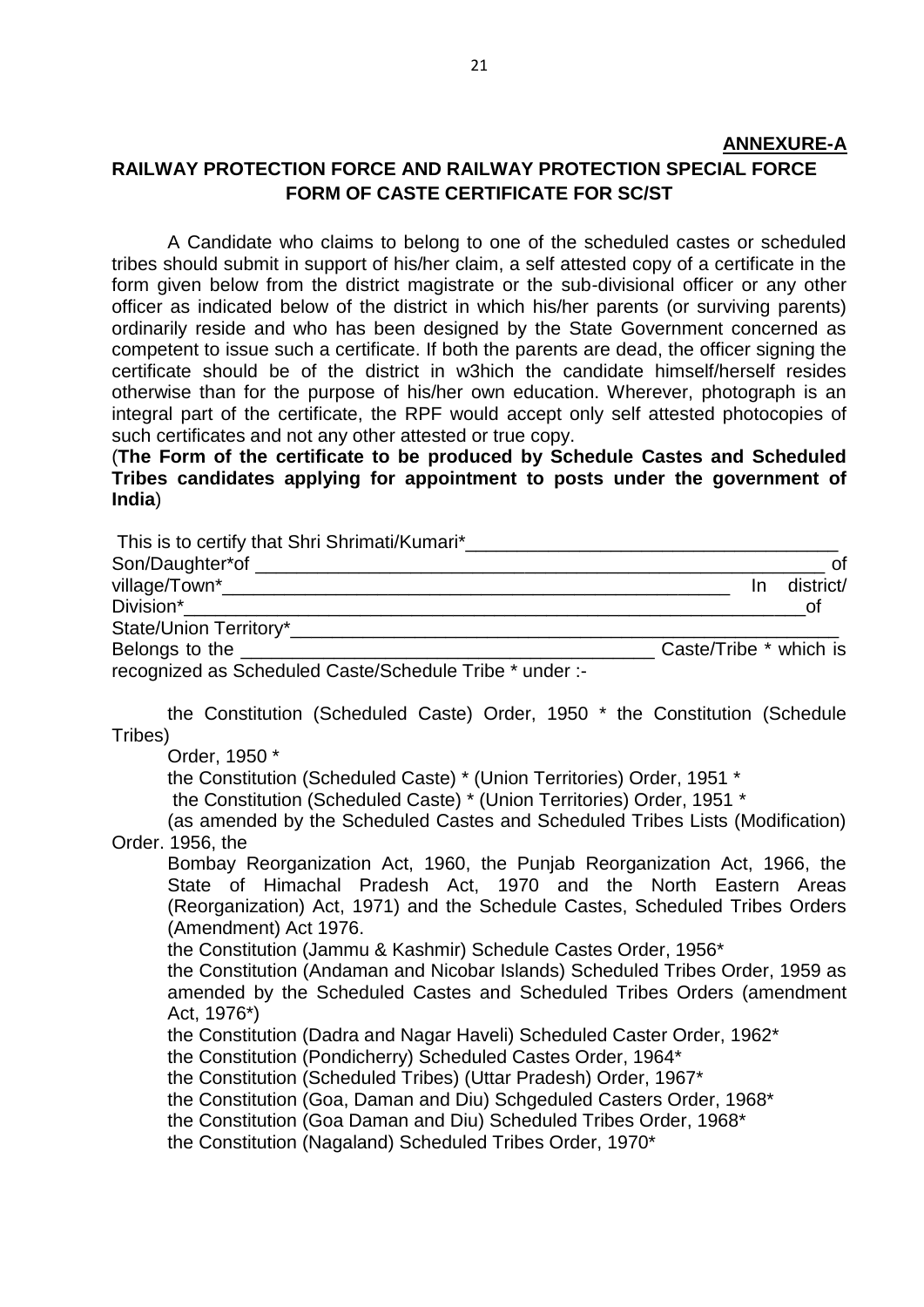| Shri/Srimati/Kumari*- |  |
|-----------------------|--|
|-----------------------|--|

|       |                 |                                              |                                                 |  |               |  | and                 | or |  |
|-------|-----------------|----------------------------------------------|-------------------------------------------------|--|---------------|--|---------------------|----|--|
|       | his/her*Family, | reside                                       | village/town*<br>in                             |  |               |  |                     | of |  |
|       |                 |                                              | District/Division* of the State/Union Territory |  |               |  |                     | of |  |
|       |                 |                                              |                                                 |  |               |  | Signature Signature |    |  |
|       |                 |                                              |                                                 |  | **Designation |  |                     |    |  |
|       |                 | (with seal of office) State/Union Territory* |                                                 |  |               |  |                     |    |  |
|       |                 |                                              |                                                 |  |               |  |                     |    |  |
| Place |                 |                                              |                                                 |  |               |  |                     |    |  |
| Date  |                 |                                              |                                                 |  |               |  |                     |    |  |

 Please delete the words which are not applicable. @ Please quote the specific presidential order.

Note :- The term "ordinarily reside " used here will have the same meaning as in Section 20 of the Representation of Peoples Act, 1950.

\*\* Officers competent to issue Caste/Tribe Certificates:<br>\*\* Pistrict Magistrate/Additional District Mag

District Magistrate/Additional District Magistrate/Collector/Deputy Commissioner/Additional Deputy Commissioner/Deputy Collector/1<sup>st</sup> Class Stipendiary Magistrate/City Magistrate/Sub/Divisional magistrate/Taluka magistrate/Executive magistrate/Extra Assistant Commissioner (not below the rank of 1<sup>st</sup> Class Stipendiary Magistrate) Chief Presidency Magistrate/Additional Chief Presidency Magistrate/Presidency magistrate/Revenue Officers not below the rank of Tehsildar/Sub-Divisional Officer of the area where the candidate and/or his family normally reside .

Note: ST Candidate belonging to Tamilnadu State should submit caste certificate ONLY from the REVENUE DIVISIONAL OFFICER.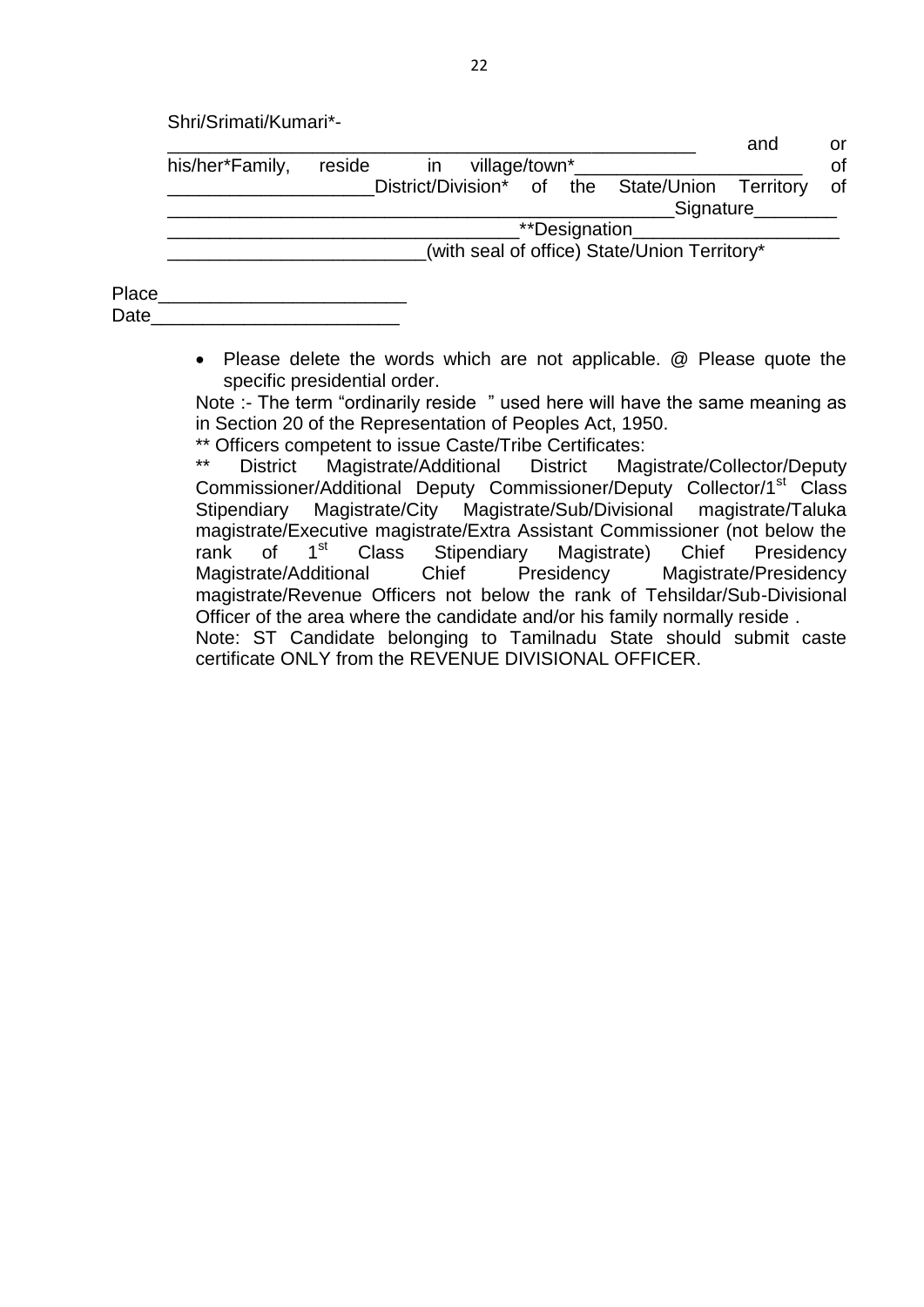### **ANNEXURE-B**

## **RAILWAY PROTECTION FORCE AND RAILWAY PROTECTION SPECIAL FORCE FORM OF CASTE CERTIFICATE FOR OBC**

|                  | This is to certify that Shri Shrimati/Kumari | Son/          |
|------------------|----------------------------------------------|---------------|
| Daughter of Shri |                                              |               |
| of Village/Town  |                                              |               |
| <b>District</b>  |                                              | State belongs |
| to               | Category which is recognized as a backward   |               |

class under :- (indicate the Sub Caste above)

- 1). Resolution No. 12011/68/93-BCC @ dated 10<sup>th</sup> September, 1993 published in the Gazette of India Extraordinary Part  $-$  1. Section  $-$  1. No. 186, dated the  $13<sup>th</sup>$  September, 1993.
- 2). Resolution No. 12011/9/94-BCC dated  $19<sup>th</sup>$  October, 1994 published in the Gazette of India Extraordinary Part – 1. Section – 1. No. 163, dated the 20<sup>th</sup> October, 1994.
- 3). Resolution No. 12011/7/95-BCC dated  $24<sup>th</sup>$  May, 1995 published in the Gazette of India Extraordinary Part  $-1$ . Section  $-1$ . No. 88, dated the 25<sup>th</sup> May, 1995.
- 4). Resolution No. 12011/44/96-BCC dated 6<sup>th</sup> December, 1996 published in the Gazette of India Extraordinary Part – 1. Section – 1. No. 210, dated the 11<sup>th</sup> December 1996.
- 5). Resolution No. 12011/68/93-BCC published in the Gazette of India Extraordinary No. 129, dated the  $8<sup>th</sup>$  July, 1997.
- 6). Resolution No. 12011/12/96-BCC published in the Gazette of India Extraordinary No. 164, dated the 1<sup>st</sup> September, 1997.
- 7). Resolution No. 12011/99/94-BCC published in the Gazette of India Extraordinary No. 129, dated the 8<sup>th</sup> July, 199711<sup>th</sup> December, 1997.
- 8). Resolution No. 12011/13/97-BCC published in the Gazette of India Extraordinary No. 239, dated the 3<sup>rd</sup> December, 1997.
- 9). Resolution No. 12011/12/96-BCC published in the Gazette of India Extraordinary No. 166, dated the 3<sup>rd</sup> August, 1998.
- 10). Resolution No. 12011/68/93-BCC published in the Gazette of India Extraordinary No. 171, dated the  $6<sup>th</sup>$  August, 1998.
- 11). Resolution No. 12011/68/98-BCC published in the Gazette of India Extraordinary No. 241, dated the  $27<sup>th</sup>$  October, 1999.
- 12). Resolution No. 12011/88/98-BCC published in the Gazette of India Extraordinary No. 270, dated the 6<sup>th</sup> December, 1999.
- 13). Resolution No. 12011/36/99-BCC published in the Gazette of India Extraordinary No. 71, dated the  $4<sup>th</sup>$  April, 2000.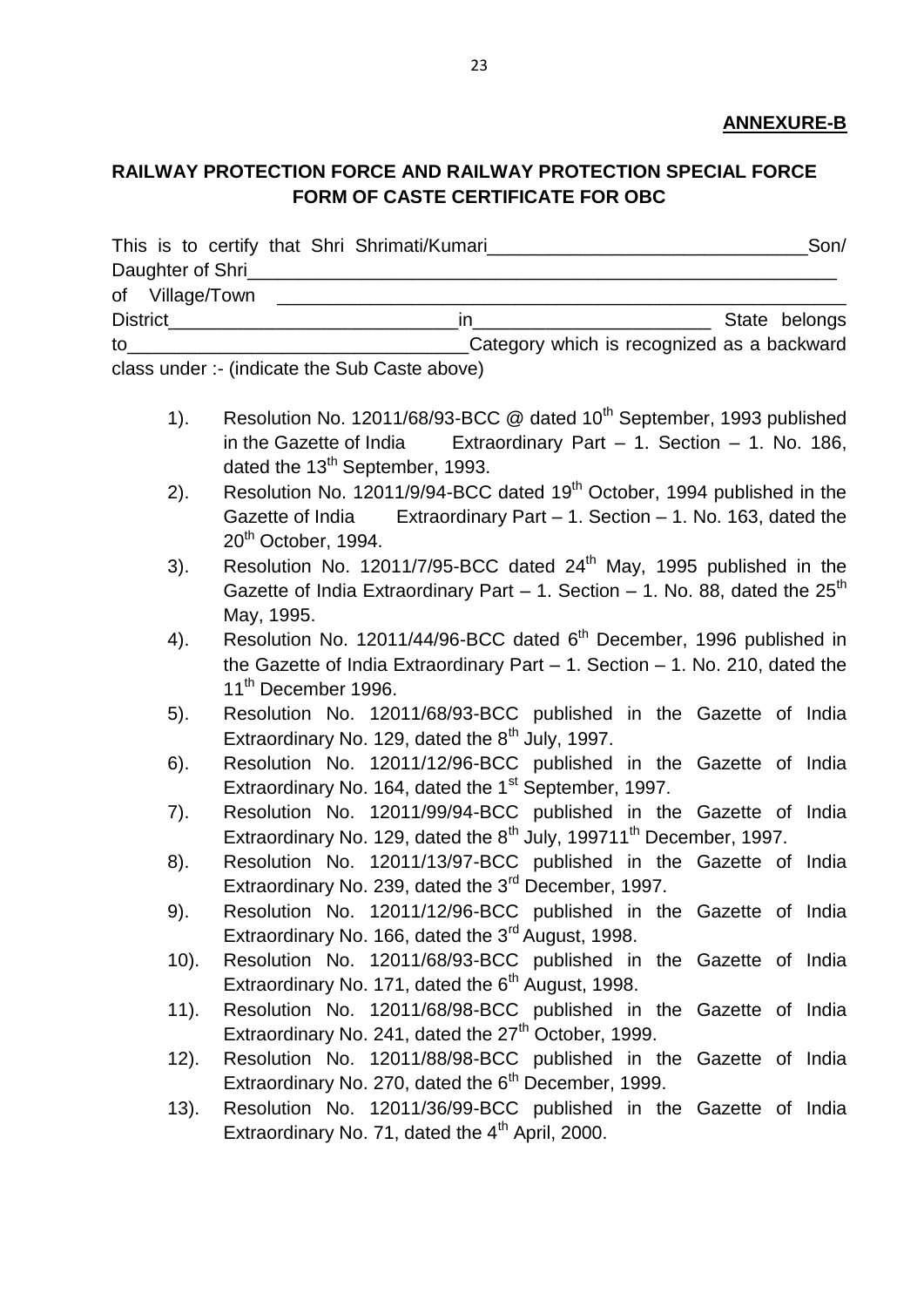|      | $\_$ and / or                                                                          |
|------|----------------------------------------------------------------------------------------|
|      | District/Division                                                                      |
|      | of the <u>contact the state.</u> State. This is also to certify that he / she does not |
|      | belong to ________________________________the persons / sections (Creamy layer)        |
|      | mentioned in column 3 of the Schedule to the government of India. Department of        |
|      | Personnel and Training O.M. No. 36033/3/2004-Estt. (Res) dated 09-03-2004.             |
|      |                                                                                        |
| Date |                                                                                        |

### **DISTRICT MAGISTRATE, DEPUTY COMMISSIONER ETC**

(With Seal of Office)

• Strike out whichever is not applicable

NB: (a) The term 'ordinarily' used here will have the same meaning as in Section 20 of the Representation of the Peoples Act, 1950. (b) The Authorities competent to issue caste certificate are indicated below: (I) District Magistrate/ Additional Magistrate/ Collector/ Deputy Commissioner/ Additional Deputy Commissioner/ Deputy Collector/ 1st Class Stipendiary Magistrate/ Sub-Divisional Magistrate/ Taluka Magistrate) (II) chief Presidency magistrate/ Additional Chief Presidency Magistrate/ Presidency Magistrate (III) Revenue Officers not below the rank of Tehsildar, and (IV) Sub-Divisional Officer of the area where the candidate and / or his family normally reside .

**OBC Certificate should not be older than one year from the date of closure of the Employment Notice.**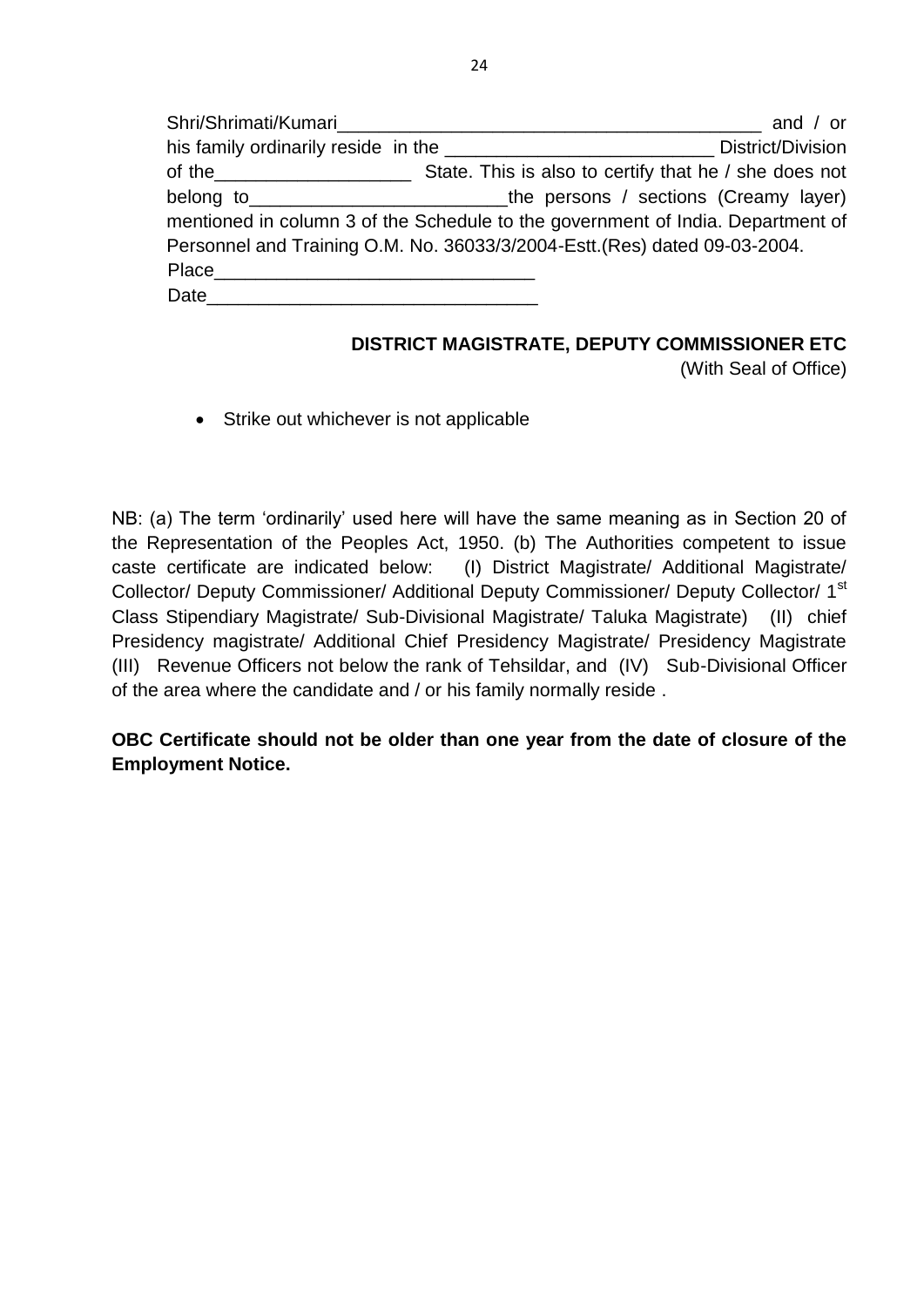#### **ANNEXURE-C**

#### **RAILWAY PROTECTION FORCE AND RAILWAY PROTECTION SPECIAL FORCE**

Proforma for declaration to be submitted by Other Backward Class Candidates along with the application while applying for the posts against Employment Notice No. …………………………… "I …………………………………………………………. Son/Daughter of Shri ………………………………………………………………………. resident of Village/Town/City ………………………………………………….. District……………………………………………….. State…………………………………… Hereby declare that I belong to the ………………………………………………………………………. (indicate your sub caste)

Category which is recognized as a backward class by the Government of India for the purpose of reservation in services as per orders contained in Department of Personnel and Training Office Memorandum No. 36012/22/93-Estt. (SCT) dated 08.09.1993. It is also declared that I do not belong to persons/sections (Creamy Layer) mentioned in column 03 of the Schedule to the above referred Office Memorandum (O.M.) dated 08.03.1993 and Office Memorandum (O.M.) No. 36033/3/2004-Estt. (Res/) dated 09.03.2004."

Place:

Date:

Signature of the

**Candidate** 

Name of the Candidate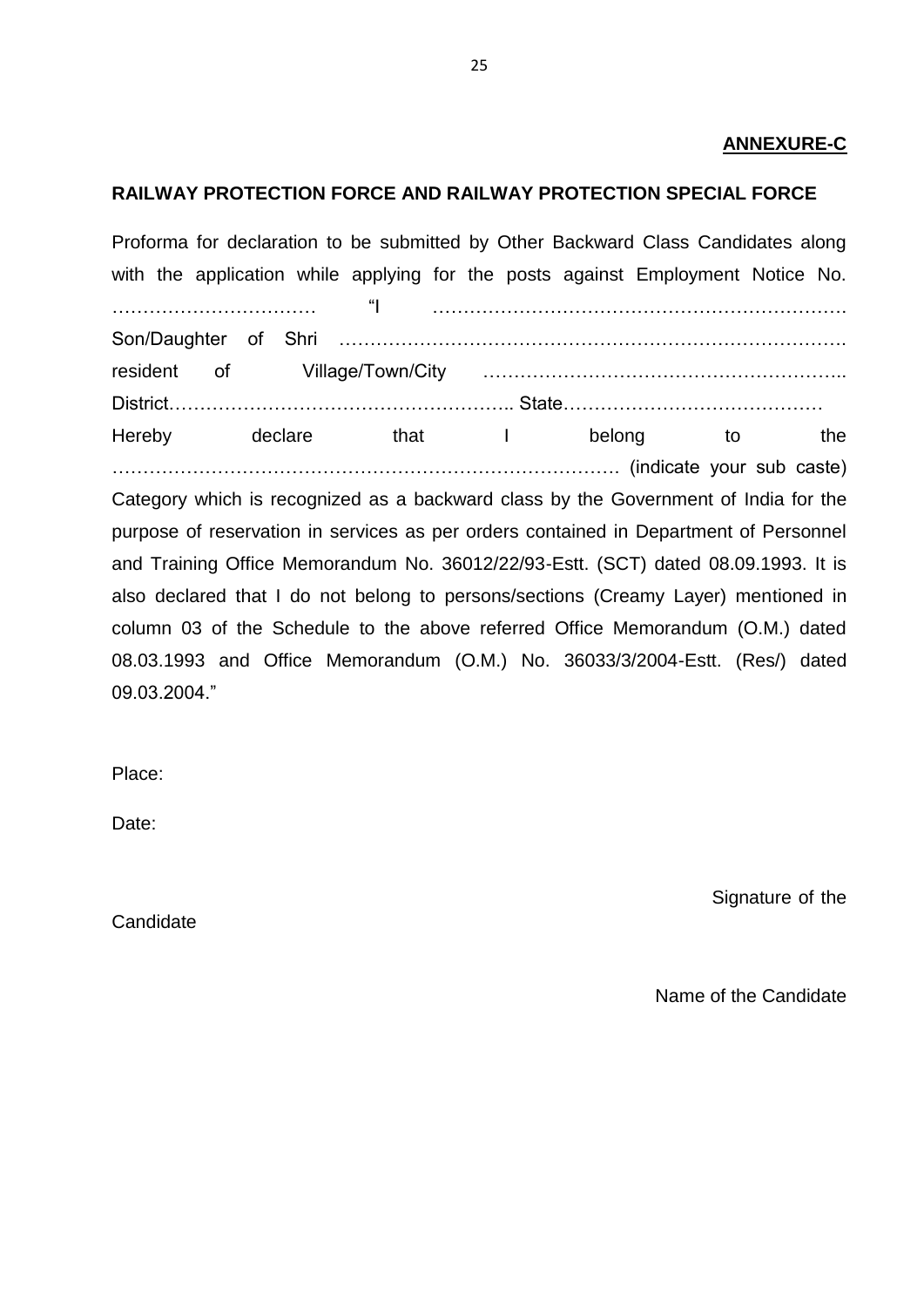#### **ANNEXURE-D**

| <b>FORMAT OF INCOME CERTIFICATE TO BE ISSUED ON LETTER HEAD OF</b><br><b>ISSUING AUTHORITY</b> |                                                    |  |  |  |  |  |  |  |  |  |  |  |
|------------------------------------------------------------------------------------------------|----------------------------------------------------|--|--|--|--|--|--|--|--|--|--|--|
|                                                                                                | FOR WAIVER OF EXAMINATION FEES FOR RPF EXAMINATION |  |  |  |  |  |  |  |  |  |  |  |
| (Economically backward classes only)                                                           |                                                    |  |  |  |  |  |  |  |  |  |  |  |
|                                                                                                | 1. Name of the Candidate                           |  |  |  |  |  |  |  |  |  |  |  |
|                                                                                                |                                                    |  |  |  |  |  |  |  |  |  |  |  |
|                                                                                                | 2. Father's Name                                   |  |  |  |  |  |  |  |  |  |  |  |
|                                                                                                |                                                    |  |  |  |  |  |  |  |  |  |  |  |
|                                                                                                | 3. Age                                             |  |  |  |  |  |  |  |  |  |  |  |
|                                                                                                | 4. Residential Address                             |  |  |  |  |  |  |  |  |  |  |  |
|                                                                                                |                                                    |  |  |  |  |  |  |  |  |  |  |  |
|                                                                                                |                                                    |  |  |  |  |  |  |  |  |  |  |  |
|                                                                                                | 5. Annual Family Income                            |  |  |  |  |  |  |  |  |  |  |  |
|                                                                                                |                                                    |  |  |  |  |  |  |  |  |  |  |  |
|                                                                                                |                                                    |  |  |  |  |  |  |  |  |  |  |  |
|                                                                                                | (in words and Figures)                             |  |  |  |  |  |  |  |  |  |  |  |
|                                                                                                | 6. Date of Issue                                   |  |  |  |  |  |  |  |  |  |  |  |
|                                                                                                | 7. Signature                                       |  |  |  |  |  |  |  |  |  |  |  |
|                                                                                                |                                                    |  |  |  |  |  |  |  |  |  |  |  |
|                                                                                                |                                                    |  |  |  |  |  |  |  |  |  |  |  |
|                                                                                                | 8. Stamp of Issuing Authority                      |  |  |  |  |  |  |  |  |  |  |  |

NOTE: Economically backward classes will mean the candidates whose family income is less than Rs. 50,000/- per annum. The following authorities are authorized to issue income certificate for the purpose of identifying economically backward classes.

- **1. District magistrate or any other Revenue Officer upto the level of Tehsildar.**
- **2. Sitting Member of Parliament (Lok Sabha) for person of their own constituency.**
- **3. BPL Card or any other certificate issued by Central Government under a recognized poverty alleviation programme for Izzat MST issued by Railways.**
- **4. Union Minister may also recommend to Chairman/RPF Recruitment Committee for any person from any where in the country.**
- **5. Sitting Member of Parliament (Rajya Sabha) for person of the district in which the MP normally resides.**